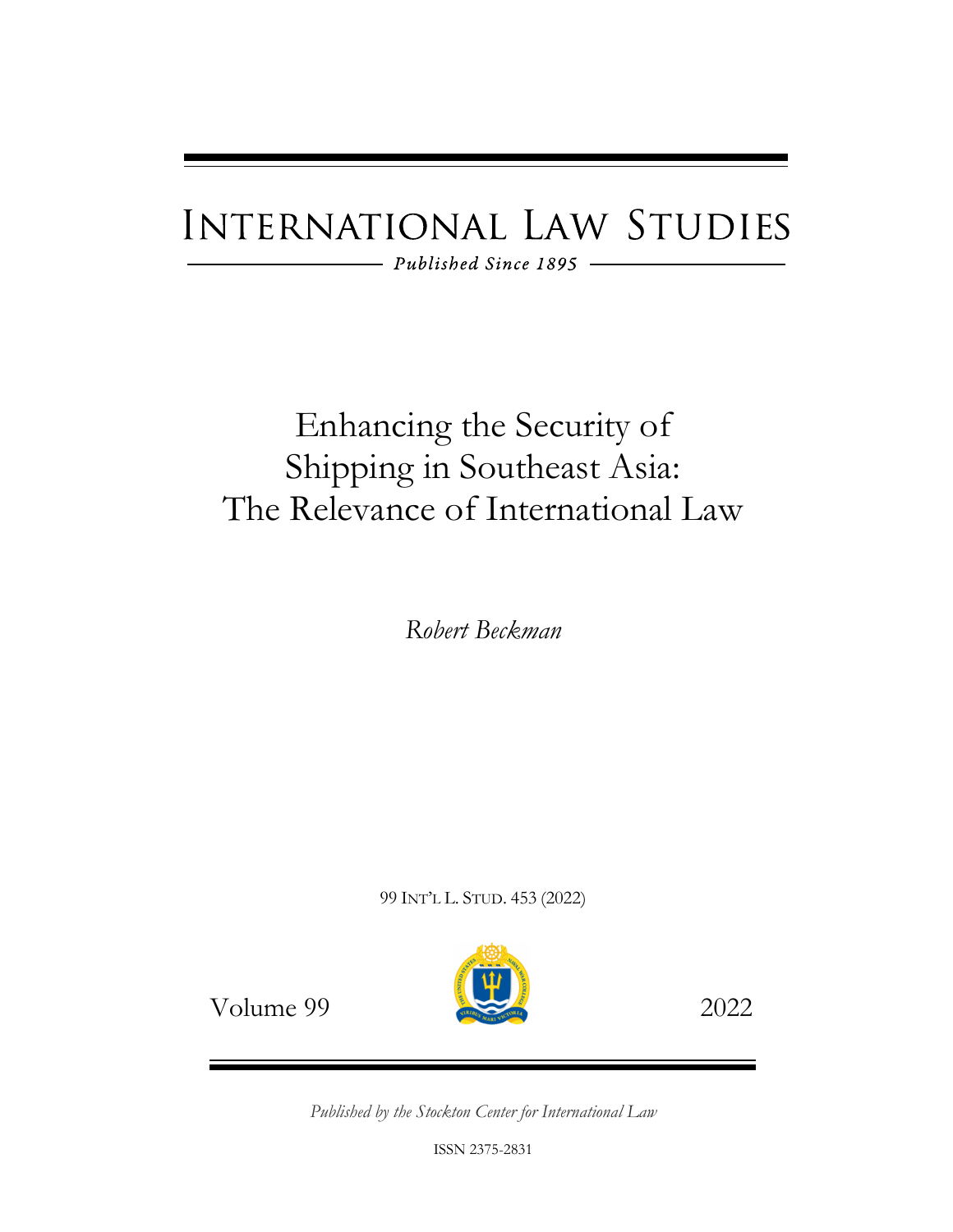# Enhancing the Security of Shipping in Southeast Asia: The Relevance of International Law

# *Robert Beckman*[∗](#page-1-0)

#### **CONTENTS**

| I.   |         |                                                                  |  |
|------|---------|------------------------------------------------------------------|--|
| П.   |         | Jurisdiction over Crimes on or Against Ships Under International |  |
|      |         |                                                                  |  |
| III. |         | Global Initiatives to Enhance the Security of Shipping 456       |  |
|      | $A_{-}$ | UN Conventions on International Crimes  456                      |  |
|      | В.      | IMO Actions on Piracy and Armed Robbery Against Ships. 460       |  |
|      | C.      | IMO Actions in Response to the Threat of Maritime                |  |
|      |         |                                                                  |  |
| IV.  |         | Regional Initiatives to Enhance the Security of Shipping in      |  |
|      |         | Southeast Asia.                                                  |  |
|      | А.      | Cooperation in the Straits of Malacca and Singapore  463         |  |
|      | В.      |                                                                  |  |
|      | C.      | Information Fusion Centre at Changi Naval Base  467              |  |
|      | D.      | ASEAN Cooperation on Piracy and International Maritime           |  |
|      |         |                                                                  |  |
|      | Е.      | Issues Concerning the Classification of Offenses by              |  |
|      |         |                                                                  |  |
|      | F.      | Issues Concerning the UN Conventions on International            |  |
|      |         |                                                                  |  |
|      |         |                                                                  |  |

<span id="page-1-0"></span><sup>∗</sup> Emeritus Professor in the Faculty of Law of the National University of Singapore (NUS), where he has taught for more than forty years. Founding director of the Centre for International Law, a university-level research center at NUS, and current head of its Ocean Law and Policy Program. Special thanks to the Korea Institute of Ocean Science and Technology for their support.

The thoughts and opinions expressed are those of the author and not necessarily those of the U.S. government, the U.S. Department of the Navy, or the U.S. Naval War College.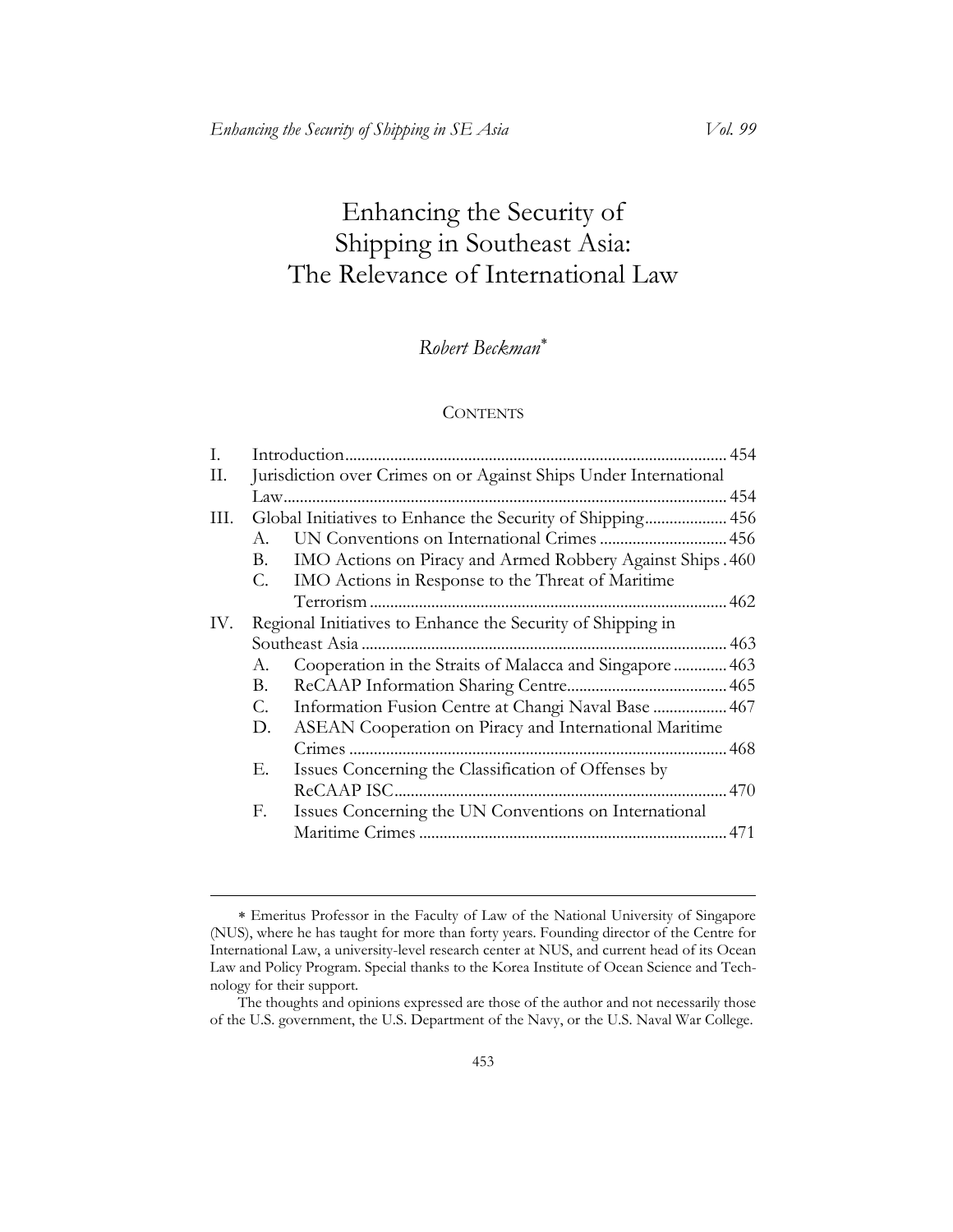| G. Issues Concerning the Classification of Incidents by |  |
|---------------------------------------------------------|--|
|                                                         |  |
| V. Recommendations Concerning ReCAAP ISC and the Changi |  |
|                                                         |  |
|                                                         |  |

# I. INTRODUCTION

<span id="page-2-0"></span>This article will examine measures to enhance the security of commercial shipping in Southeast Asia from an international law perspective. The examination starts in Part II with a summary of the rules of international law governing jurisdiction over crimes committed on or against ships. Part III will then summarize global initiatives that have been taken by the United Nations and the International Maritime Organization (IMO) to enhance the security of international shipping, including measures taken to combat maritime terrorism. Next, in Part IV, it will summarize initiatives that have been taken to enhance the security of shipping in Southeast Asia. Lastly, in Part V, it will discuss issues arising from the aforementioned regional initiatives and make recommendations on how these initiatives can better enhance the security of shipping in Southeast Asia.

# II. JURISDICTION OVER CRIMES ON OR AGAINST SHIPS UNDER INTERNATIONAL LAW

<span id="page-2-1"></span>It is a trite principle of international law that States have jurisdiction over crimes committed within their territory, including their internal waters, territorial sea, and archipelagic waters. In addition, States have jurisdiction over crimes committed on ships registered in their territory and flying their flag.<sup>[1](#page-2-2)</sup>

<span id="page-2-2"></span><sup>1.</sup> Bernard H. Oxman, *Jurisdiction of States*, MAX PLANCK ENCYCLOPEDIA OF PUBLIC INTERNATIONAL LAW, (last updated Nov. 2007), [https://opil.ouplaw.com/view/](https://opil.ouplaw.com/view/10.1093/law:epil/9780199231690/law-9780199231690-e1436?rskey=czu2yx&result=2&prd=MPIL)  [10.1093/law:epil/9780199231690/law-9780199231690-e1436?rskey=czu2yx&result=2&](https://opil.ouplaw.com/view/10.1093/law:epil/9780199231690/law-9780199231690-e1436?rskey=czu2yx&result=2&prd=MPIL)  [prd=MPIL;](https://opil.ouplaw.com/view/10.1093/law:epil/9780199231690/law-9780199231690-e1436?rskey=czu2yx&result=2&prd=MPIL) Dolliver Nelson, *Maritime Jurisdiction*, MAX PLANCK ENCYCLOPEDIA OF PUBLIC INTERNATIONAL LAW (last updated Jan. 2010), [https://opil.ouplaw.com/view/10.10](https://opil.ouplaw.com/view/10.1093/law:epil/9780199231690/law-9780199231690-e1195?rskey=YIH57D&result=4&prd=MPIL)  [93/law:epil/9780199231690/law-9780199231690-e1195?rskey=YIH57D&result=4&prd=](https://opil.ouplaw.com/view/10.1093/law:epil/9780199231690/law-9780199231690-e1195?rskey=YIH57D&result=4&prd=MPIL)  [MPIL.](https://opil.ouplaw.com/view/10.1093/law:epil/9780199231690/law-9780199231690-e1195?rskey=YIH57D&result=4&prd=MPIL)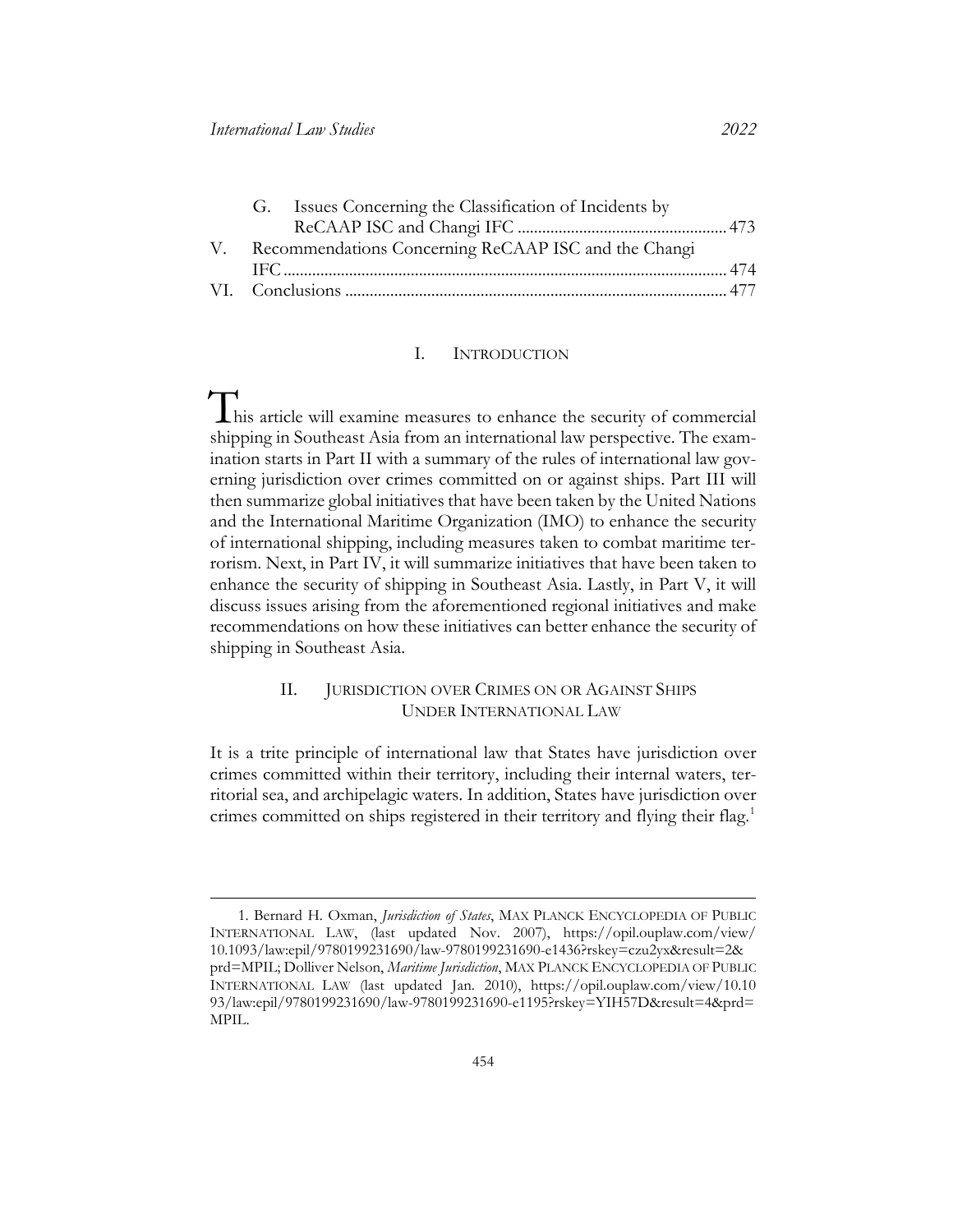A State's criminal laws set out a range of offenses for which persons could be charged for offenses committed on or against ships within its territory or on ships flying its flag. States have various offenses in their criminal code for crimes relating to the unauthorized entry into private premises and the theft of property. The range of offenses include criminal trespass, housebreaking, theft, burglary, robbery, and armed robbery. If force is used against persons within the premises other offenses may also apply, including voluntarily causing hurt, voluntarily causing grievous hurt, voluntarily causing grievous hurt by dangerous weapons or means, wrongful restraint, wrongful confinement, assault, etc.

The general principles governing criminal jurisdiction over ships on the high seas were first developed under customary international law and subse-quently codified in the 1958 Geneva Convention on the High Seas.<sup>[2](#page-3-0)</sup> They are now set out in the 1982 United Nations Convention on the Law of the Sea (UNCLOS).<sup>[3](#page-3-1)</sup> The fundamental principle set out in Article 92 of UN-CLOS is that ships on the high seas are subject to the exclusive jurisdiction of the flag State. Consequently, if a ship is outside the territorial sea of any State, the flag State has exclusive jurisdiction if there is an attack on the ship, an illegal boarding to commit theft on the ship, or an act of violence on or against the ship.

The offense of piracy is the one major exception to the principle of exclusive jurisdiction of the flag State. Under Article 105 of UNCLOS and customary international law, all States have jurisdiction over piracy on the high seas and the warships of any State may seize a pirate ship, arrest the pirates, and seize the property on board. Historically, the rules on piracy applied only on the high seas, which consisted of the waters outside the territorial sea. UNCLOS established a new zone called the Exclusive Economic Zone (EEZ) in which coastal States have sovereign rights and jurisdiction to explore and exploit its natural resources. Significantly, Article 58(3) of UN-CLOS provides that the provisions on piracy also apply in the EEZ. Therefore, the high seas rules on jurisdiction over ships, including the rules on piracy, apply to an attack on a ship seaward of the territorial sea of any State. A major change is that under UNCLOS, States have the right to establish

<span id="page-3-0"></span><sup>2.</sup> Convention on the High Seas, Apr. 29, 1958, 13 U.S.T. 2312, T.I.A.S. No. 5200, 450 U.N.T.S. 11.

<span id="page-3-1"></span><sup>3.</sup> United Nations Convention on the Law of the Sea, Dec. 10, 1982, 1833 U.N.T.S. 397.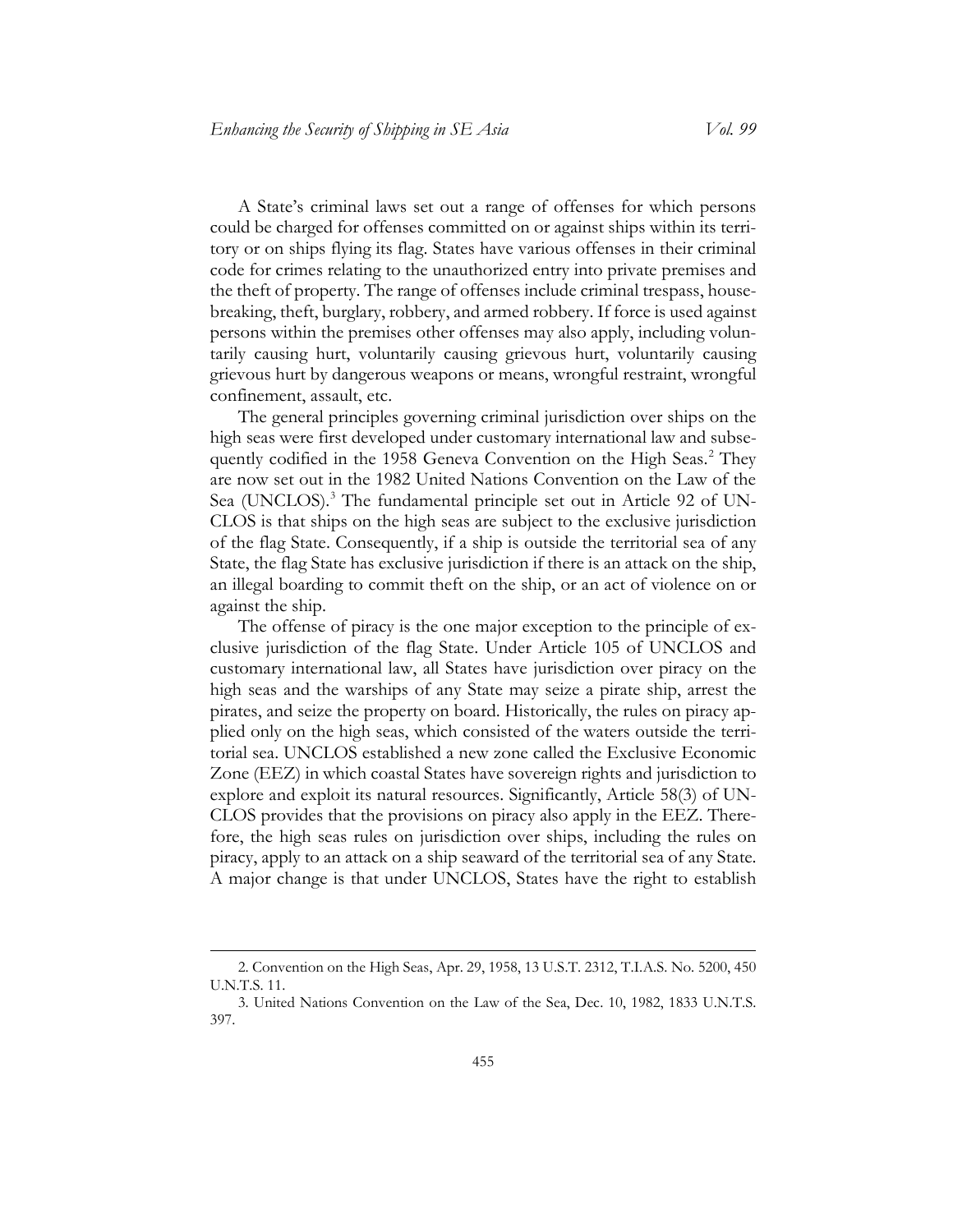the breadth of their territorial sea to a maximum of twelve nautical miles from the baseline along their coast[.4](#page-4-2)

Piracy is defined in Article 101 of UNCLOS. In simplified terms, the crime of piracy consists of four elements: (1) an illegal act of violence or detention, or an act of depredation; (2) committed for private ends; (3) against the crew or passengers of a private ship or directed against another ship; (4) in a place outside the twelve nautical mile territorial sea of any State.

To constitute piracy, there must be illegal acts of violence or detention, or an act of depredation. Depredation is an act of taking or destroying, especially plundering or pillaging[.5](#page-4-3) Finally, the acts must be done for "private ends," which would exclude acts done by privateers acting on behalf of or under the authority of a government.

Finally, there must be two ships involved, unless the acts committed are against a ship, aircraft, persons, or property "in a place outside the jurisdiction of any State," which would include acts against persons floating on a raft or against a ship on the shores of an island over which no State claims sovereignty.<sup>[6](#page-4-4)</sup>

In essence, what is most significant is that to constitute piracy the act must be serious. There must be an illegal act of violence or detention, or an act of depredation. The undetected boarding of a vessel outside the territorial sea and the theft of spare engine parts, stores, or valuables would not fulfil the required level of gravity to constitute piracy. In such cases, if the perpetrator was apprehended, he would arguably be subject to the criminal laws of the flag State for offenses such as criminal trespass, housebreaking, theft, or burglary.

# <span id="page-4-0"></span>III. GLOBAL INITIATIVES TO ENHANCE THE SECURITY OF SHIPPING

# <span id="page-4-1"></span>*A. UN Conventions on International Crimes*

The international community has responded to activities that threaten international peace and security by drafting international treaties making certain acts international crimes among the States parties to the treaty. These treaties create exceptions to the general rules of international law governing criminal

<sup>4.</sup> *Id.* art. 3.

<sup>5.</sup> *Depredation*, BLACK'S LAW DICTIONARY (11th ed. 2019).

<span id="page-4-4"></span><span id="page-4-3"></span><span id="page-4-2"></span><sup>6.</sup> Int'l Law Comm'n, Rep. Covering the Work of its Eighth Session, U.N. Doc. A/3159 (1956), *reprinted in* 1956 YEARBOOK OF THE INTERNATIONAL LAW COMMISSION, vol. 2, at 282 (commentary ¶ 4 to art. 39).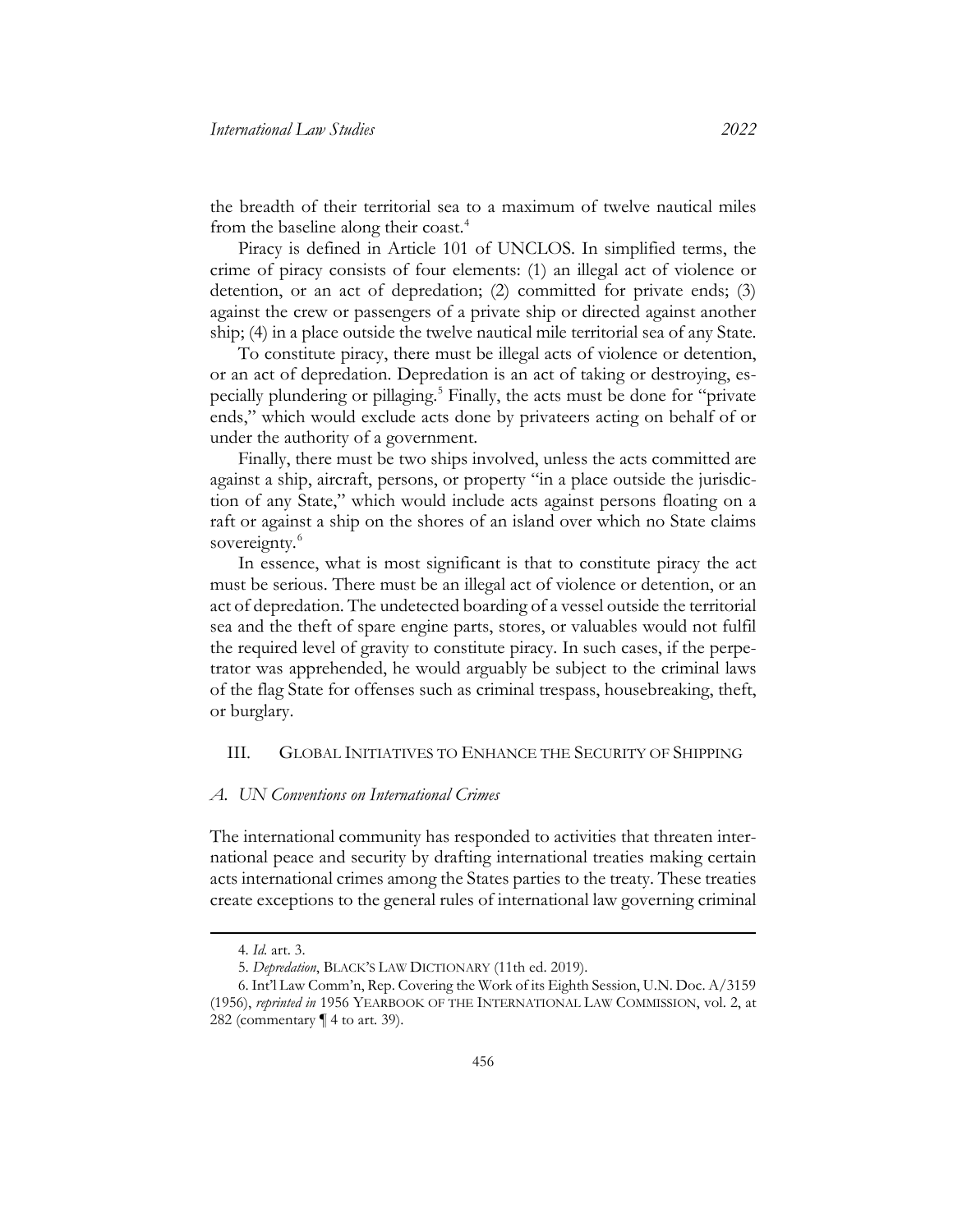jurisdiction. The general rules on criminal jurisdiction were inadequate because they provided that a State did not have criminal jurisdiction over an offense unless it was committed within its territory or on a ship or aircraft registered in its territory.

To address this lacuna, international organizations have convened international conferences and adopted international treaties generally referred to as "international crimes conventions." The conventions define particular offenses, establish jurisdiction among all States parties to the treaty based on the presence of the alleged offender in its territory, and impose obligations on States parties to cooperate to ensure that alleged perpetrators are arrested and prosecuted.

The first three international crimes conventions were developed by the International Civil Aviation Organization in response to a series of incidents in which civilian aircraft were attacked or hijacked. They were intended to establish jurisdiction among contracting parties for acts that threatened the safety of international civil aviation. They are: (1) the 1963 Convention on the Offences and Certain Other Acts Committed on Board Aircraft; (2) the 1970 Convention for the Suppression of Unlawful Seizure of Aircraft; and (3) the 1971 Convention for the Suppression of Unlawful Acts Against the Safety of Civil Aviation.

These three conventions, and those that followed in their wake, have standard provisions concerning jurisdiction and cooperation among the contracting parties. They define particular activities that will be criminal offenses under the conventions. They contain the following standard provisions setting out the obligations of the States parties to cooperate and to combat offenses under the convention:

1. Parties must make the offense punishable by serious penalties under their law.

2. Parties must establish jurisdiction over the offense if it is committed by their national, in their territory, on a ship flying their flag, etc.

3. Parties must establish jurisdiction if an offender is present in their territory.

4. If an alleged offender is present in their territory, it must take them into custody.

5. If an alleged offender is present in their territory, it must either prosecute them or extradite them to another State party with jurisdiction over the offense.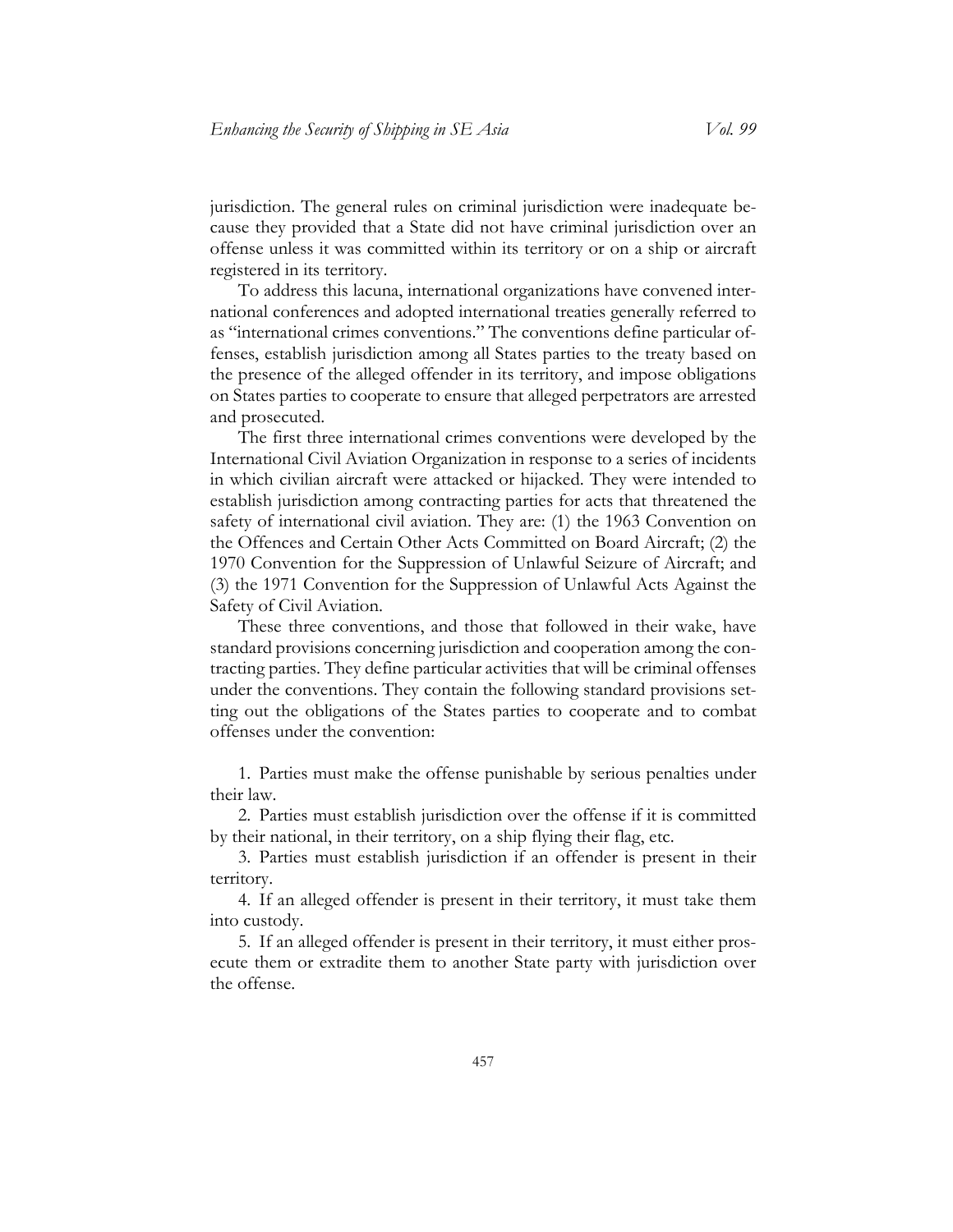6. The convention can be used as a legal basis for extradition if there is no extradition treaty between the two parties.

<span id="page-6-0"></span>7. Parties must provide mutual legal assistance in prosecuting offenders.

There are now eleven United Nations conventions on international crimes. The first such convention designed to address maritime crimes was the 1988 Convention for the Suppression of Unlawful Acts Against the Safety of Maritime Navigation (1988 SUA Convention).<sup>[7](#page-6-1)</sup> This convention was a response to the *Achille Lauro* incident.

On October 7, 1985, the *Achille Lauro*, a passenger ship flying an Italian flag, was hijacked by four men from the Palestine Liberation Front in the Mediterranean Sea, off the coast of Egypt. The four men had boarded the ship as passengers and took control of the ship when it was outside the territorial sea of any State. The incident provoked an international debate on whether the hijacking constituted piracy under the law of the sea given that all the events took place only on one ship, and piracy under UNCLOS requires two ships. As a result of this debate, the IMO drafted and adopted the 19[8](#page-6-2)8 SUA Convention.<sup>8</sup>

Article 3 of the SUA Convention obligates States parties to make the following activities offenses under their national laws:

Any person commits an offence if that person unlawfully and intentionally:

1) *seizes or exercises control over a ship* by force or threat thereof or any other form of intimidation; or

2) performs an *act of violence* against a person on board a ship if that act is *likely to endanger the safe navigation of that ship*; or

3) destroys a ship or causes damage to a ship or to its cargo which is *likely to endanger the safe navigation of that ship.*[9](#page-6-3)

To constitute an offense under the SUA Convention, the acts must be serious. The perpetrators must either seize control over a ship or commit other acts that are likely to endanger safe navigation of the ship.

<span id="page-6-1"></span><sup>7.</sup> Convention for the Suppression of Unlawful Acts Against the Safety of Maritime Navigation, Mar. 10, 1988, 1678 U.N.T.S. 221 [hereinafter SUA].

<span id="page-6-3"></span><span id="page-6-2"></span><sup>8.</sup> *See, e.g.*, George R. Constantinople, Note, *Towards a New Definition of Piracy: The Achille Lauro Incident*, 26 VIRGINIA JOURNAL OF INTERNATIONAL LAW 723 (1986); Malvina Halberstam, *Terrorism on the High Seas: The Achille Lauro, Piracy and the IMO Convention on Maritime Safety*, 82 AMERICAN JOURNAL OF INTERNATIONAL LAW 269 (1988).

<sup>9.</sup> SUA, *supra* note [7,](#page-6-0) art. 3 (emphasis added).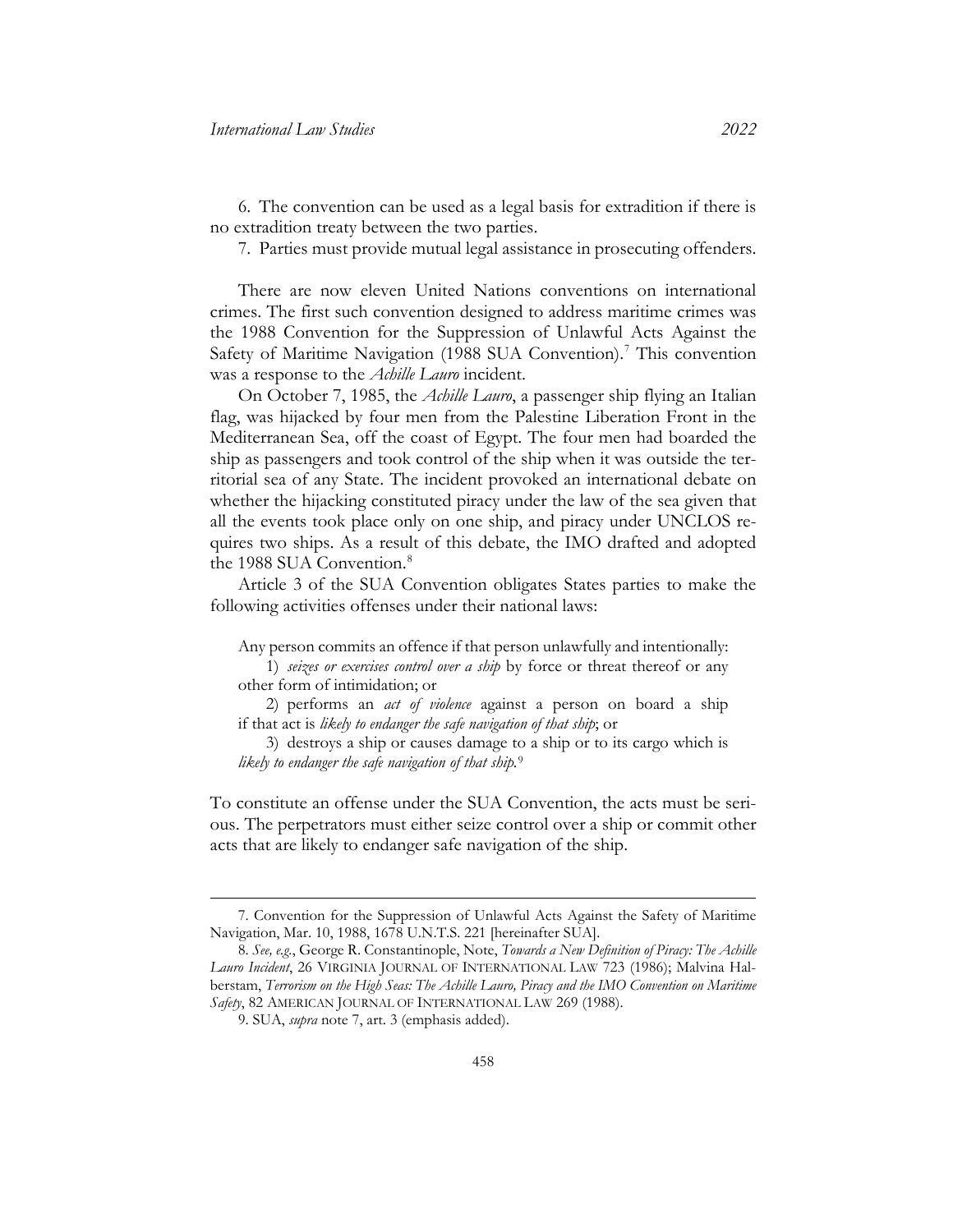There are two other UN Conventions on international crimes that are relevant to the crimes on or against ships. The first is the 1979 International Convention against the Taking of Hostages (Hostages Convention).[10](#page-7-0) Under Article 1 of the Hostages Convention, States parties are obligated to make the following an offense under their national laws:

Any person who seizes or detains and threatens to kill, to injure or to continue to detain another person (hereinafter referred to as the "hostage") in order to compel a third party, namely, a State, an international intergovernmental organization, a natural or juridical person, or a group of persons, to do or abstain from doing any act as an explicit or implicit condition for the release of the hostage commits the offence of taking of hostages ("hostagetaking") within the meaning of this Convention.[11](#page-7-1)

This offense is interesting because unlike the conventions on civil aviation and maritime crimes, it requires a "terrorist motive," that is, the act must be done "to compel a third party to do or abstain from doing any act as an explicit or implicit condition for the release of the hostage." The other conventions contain no provisions requiring that the act be done with a particular motive or intent. Nevertheless, this convention would apply to attacks on merchant ships when the perpetrators take crew members or passengers hostage for ransom.

In the 1990s, the United Nations adopted another international crimes convention in response to the threat of international terrorism—the 1999 Convention for the Suppression of the Financing of Terrorism. [12](#page-7-2) Article 2 of this convention provides that:

Any person commits an offence . . . if that person by any means, directly or indirectly, unlawfully and willfully, provides or collects funds with the intention that they should be used or in the knowledge that they are to be used, in full or in part, in order to carry out: (a) An act which constitutes an offence within the scope of and as defined in one of the treaties listed in the annex.[13](#page-7-3)

<span id="page-7-0"></span><sup>10.</sup> International Convention Against the Taking of Hostages, Dec. 17, 1979, T.I.A.S. No. 11081, 1316 U.N.T.S. 205 [hereinafter Hostages Convention].

<sup>11.</sup> *Id*. art. 1.

<span id="page-7-3"></span><span id="page-7-2"></span><span id="page-7-1"></span><sup>12.</sup> International Convention for the Suppression of the Financing of Terrorism, Dec. 9, 1999, T.I.A.S. 13075, 2178 U.N.T.S. 197.

<sup>13.</sup> *Id*. art. 2.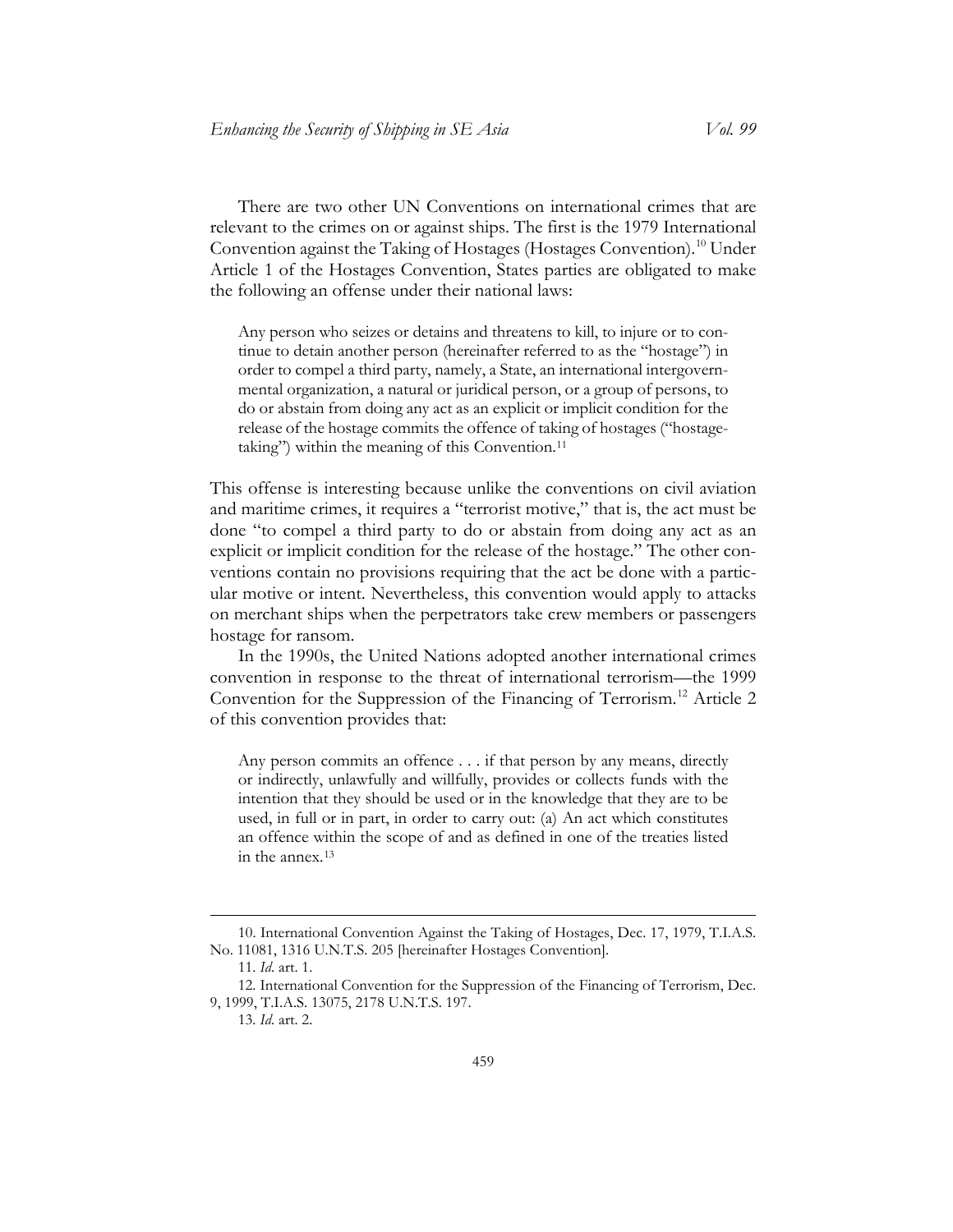The UN conventions listed in the Annex to the Convention include the 1979 Hostages Convention and the 1988 SUA Convention.<sup>[14](#page-8-1)</sup> Consequently, if a person provides funds to others with the intention that they board a petroleum tanker and steal its fuel, or with the intention that they board a ship and take its crew members hostage for ransom, that person would be committing an offense under this convention for "financing terrorism."

The status of the relevant UN international crimes conventions generally and in relation to Association of Southeast Asian Nations (ASEAN) member States, as of December 1, 2021, is as follows: The 1979 Hostages Convention has 176 State parties, including all ASEAN member States except Indonesia.[15](#page-8-2) The 1988 SUA Convention has 166 State parties, including all ASEAN member States except Indonesia, Malaysia, and Thailand. [16](#page-8-3) The 1999 Convention on Suppression of Financing of Terrorism has 189 State parties, in-cluding all ASEAN member States.<sup>[17](#page-8-4)</sup>

#### <span id="page-8-7"></span><span id="page-8-0"></span>*B. IMO Actions on Piracy and Armed Robbery Against Ships*

In response to a significant rise on attacks on ships in the Straits of Malacca and Singapore in the late 1990s and early 2000s, the IMO took several measures to address maritime security and piracy. The initiatives were headed by the IMO's Maritime Safety Committee with input from its Legal Committee and its Facilitation Committee.<sup>[18](#page-8-5)</sup>

In June 1999, the Maritime Safety Committee adopted Recommendations to Governments on Preventing and Suppressing Piracy and Armed Robbery Against Ships.[19](#page-8-6) At its 22nd Session on November 29, 2001, the

<sup>14.</sup> *Id*. annex.

<span id="page-8-2"></span><span id="page-8-1"></span><sup>15.</sup> *See* United Nations Treaty Collection, Status of the International Convention Against the Taking of Hostages, [https://treaties.un.org/pages/ViewDetails.aspx?src=](https://treaties.un.org/pages/ViewDetails.aspx?src=IND&mtdsg_no=XVIII-5&chapter=18&clang=_en)  [IND&mtdsg\\_no=XVIII-5&chapter=18&clang=\\_en](https://treaties.un.org/pages/ViewDetails.aspx?src=IND&mtdsg_no=XVIII-5&chapter=18&clang=_en) (last visited June 3, 2022).

<span id="page-8-3"></span><sup>16.</sup> *See* IMO, Status of IMO Treaties 443–45 (Apr. 22, 2022), [https://www](https://wwwcdn.imo.org/localresources/en/About/Conventions/StatusOfConventions/Status%20-%202022%20(2).pdf)  [cdn.imo.org/localresources/en/About/Conventions/StatusOfConventions/Status%20-%](https://wwwcdn.imo.org/localresources/en/About/Conventions/StatusOfConventions/Status%20-%202022%20(2).pdf)  [202022%20\(2\).pdf.](https://wwwcdn.imo.org/localresources/en/About/Conventions/StatusOfConventions/Status%20-%202022%20(2).pdf)

<span id="page-8-4"></span><sup>17.</sup> *See* United Nations Treaty Collection, Status of the International Convention for the Suppression of the Financing of Terrorism, [https://treaties.un.org/Pages/View De](https://treaties.un.org/Pages/View%20Details.aspx?src=TREATY&mtdsg_no=XVIII-11&chapter=18&clang=_en)[tails.aspx?src=TREATY&mtdsg\\_no=XVIII-11&chapter=18&clang=\\_en](https://treaties.un.org/Pages/View%20Details.aspx?src=TREATY&mtdsg_no=XVIII-11&chapter=18&clang=_en) (last visited June 3, 2022).

<span id="page-8-5"></span><sup>18.</sup> For a summary of the actions of the IMO relating to piracy, see IMO, Piracy and Armed Robbery Against Ships, [https://www.imo.org/en/OurWork/Security/Pages/Pira](https://www.imo.org/en/OurWork/Security/Pages/PiracyArmedRobberydefault.aspx)[cyArmedRobberydefault.aspx](https://www.imo.org/en/OurWork/Security/Pages/PiracyArmedRobberydefault.aspx) (last visited June 3, 2022).

<span id="page-8-6"></span><sup>19.</sup> IMO, Recommendations to Governments for Preventing and Suppressing Piracy and Armed Robbery Against Ships, IMO Doc. MSC/Circ.622/Rev.1 (June 16, 1999).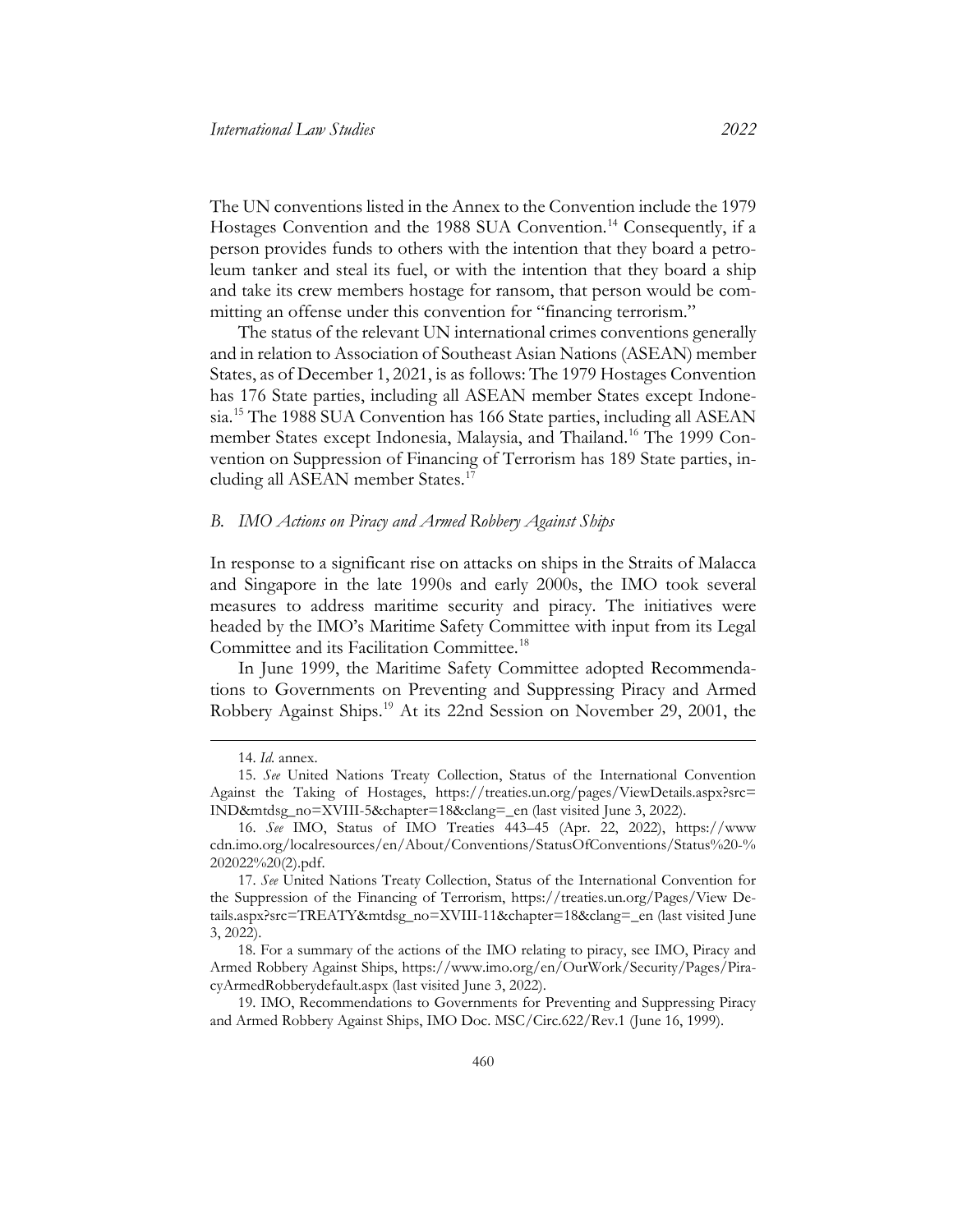Ships.[20](#page-9-0) The Code of Practice was amended by the IMO Assembly on Janu-ary 18, 2010 at its 26th Session by Resolution A.1025(26).<sup>[21](#page-9-1)</sup> The Code of Practice states that "piracy" means an act defined as piracy

under Article 101 of UNCLOS. It states that "armed robbery against ships" means any of the following acts:

(1) any illegal act of violence or detention or any act of depredation, or threat thereof, other than an act of piracy, committed for private ends and directed against a ship or against persons or property on board such a ship, within a State's internal waters, archipelagic waters and territorial sea.

(2) any act of inciting or of intentionally facilitating an act described above.[22](#page-9-2)

The definition of "armed robbery against ships" in the Code of Practice is the same as the definition of piracy in UNCLOS, except that it takes place in waters within the territorial sovereignty of a coastal State. Therefore, like the offense of piracy, to constitute the offense of "armed robbery against ships" there must be a serious act against another ship that includes acts of violence, detention, or depredation.

Unlike the UN conventions on international crimes, the IMO Code of Practice does not impose legal obligations on States. It recommends that States take such measures as may be necessary to establish their jurisdiction over the offenses of piracy and armed robbery against ships, including adjustment of their legislation, if necessary, to enable them to apprehend and prosecute persons committing such offenses. It also encourages States to take measures necessary to enable them to receive, prosecute, or extradite suspected pirates and armed robbers. It also recommends that States encourage masters to report incidents of piracy and armed robbery against ships and encourages coastal States and port States to make every endeavor to

<span id="page-9-0"></span><sup>20.</sup> IMO, Code of Practice for the Investigation of the Crimes of Piracy and Armed Robbery Against Ships, IMO Res. A.922(22) (Nov. 29, 2001), [https://wwwcdn.imo.org/lo](https://wwwcdn.imo.org/localresources/en/KnowledgeCentre/IndexofIMOResolutions/AssemblyDocuments/A.922(22).pdf)[calresources/en/KnowledgeCentre/IndexofIMOResolutions/AssemblyDocuments/A.92](https://wwwcdn.imo.org/localresources/en/KnowledgeCentre/IndexofIMOResolutions/AssemblyDocuments/A.922(22).pdf)  [2\(22\).pdf.](https://wwwcdn.imo.org/localresources/en/KnowledgeCentre/IndexofIMOResolutions/AssemblyDocuments/A.922(22).pdf)

<span id="page-9-2"></span><span id="page-9-1"></span><sup>21.</sup> IMO, Code of Practice for the Investigation of the Crimes of Piracy and Armed Robbery Against Ships, IMO Res. A.1025(26) (Dec. 2, 2009), https://wwwcdn.imo.org/localresources/en/OurWork/Security/Documents/A.1025.pdf.

<sup>22.</sup> *Id.* annex ¶ 2.2.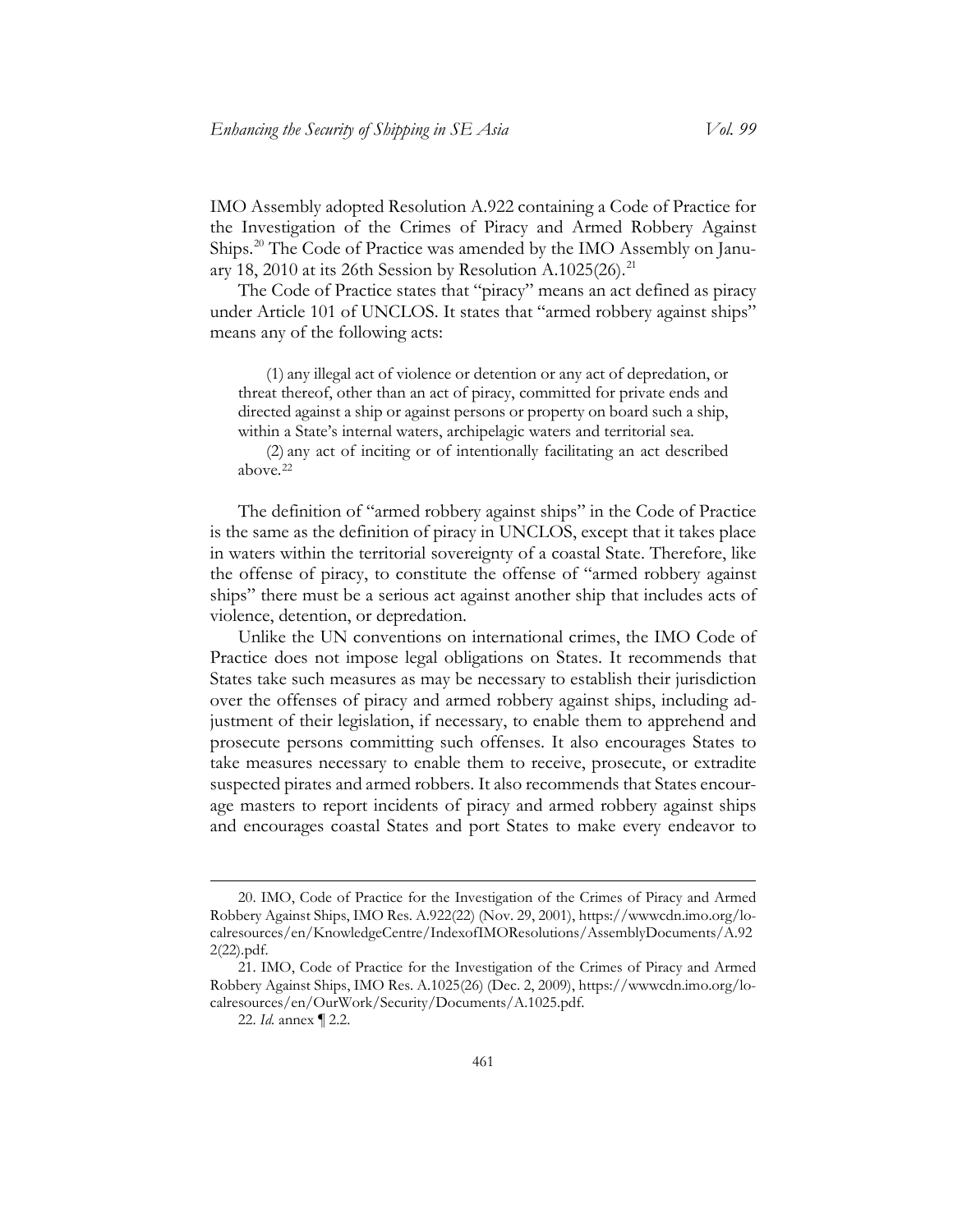ensure that masters and their ships will not be unduly delayed and that the ship will not be burdened with additional costs related to such reporting.<sup>[23](#page-10-1)</sup>

#### <span id="page-10-0"></span>*C. IMO Actions in Response to the Threat of Maritime Terrorism*

In response to the terrorist attack on the World Trade Center, the IMO took several additional measures to address the threat of maritime terrorism. As with the amendments to the 1988 SUA Convention, the initiatives were headed by the Maritime Safety Committee with input from the Legal Committee and Facilitation Committee.

At a diplomatic conference on maritime security held in London in December 2002, the IMO adopted several amendments to the IMO Convention on Safety of Life at Sea (SOLAS) to enhance the security of commercial shipping.<sup>[24](#page-10-2)</sup> These amendments are legally binding on all States parties to the SOLAS Convention, which means it is binding on almost all States.<sup>[25](#page-10-3)</sup> The amendments included shortening the deadlines for ships to carry Automatic Identification Systems; requiring that ships' identification numbers be permanently marked in two places on the ship; and requiring ships to carry a "continuous synopsis record" providing a record of the history of the ship.

The 2002 amendments to the SOLAS Convention also saw the addition of Chapter XI-2, entitled "Special Measures to Enhance Maritime Security." The new chapter applied to ships engaged on international voyages, the companies operating the ships, and the port facilities serving ships engaged on such international voyages. Supplementary to Chapter XI-2 was the International Ship and Port Facility Security Code (ISPS Code). Among other measures to enhance the security of ships and ports, the ISPS Code required all ships to be equipped with a ship security alert system for initiating and transmitting a ship-to-shore security alert to a competent authority desig-nated by the flag State administration.<sup>[26](#page-10-4)</sup>

<sup>23.</sup> *Id*. annex ¶ 3.3.

<span id="page-10-2"></span><span id="page-10-1"></span><sup>24.</sup> *See* IMO, Adoption of Amendments to the International Convention for the Safety of Life at Sea, 1974, IMO Res. MSC.134(76) (Dec. 12, 2002), https://wwwcdn.imo.org/localresources/en/KnowledgeCentre/IndexofIMOResolutions/MSCResolutions/MSC.134 (76).pdf.

<span id="page-10-3"></span><sup>25.</sup> As of April 25, 2022, 167 States representing 98.89 percent of the world's tonnage of shipping were parties to the 1974 SOLAS Convention. *See* IMO, Status of Treaties, *supra* note [16.](#page-8-7)

<span id="page-10-4"></span><sup>26.</sup> IMO, SOLAS XI-2 and the ISPS Code, [https://www.imo.org/en/OurWork/Se](https://www.imo.org/en/OurWork/Security/Pages/SOLAS-XI-2%20ISPS%20Code.aspx)[curity/Pages/SOLAS-XI-2%20ISPS%20Code.aspx](https://www.imo.org/en/OurWork/Security/Pages/SOLAS-XI-2%20ISPS%20Code.aspx) (last visited June 3, 2022).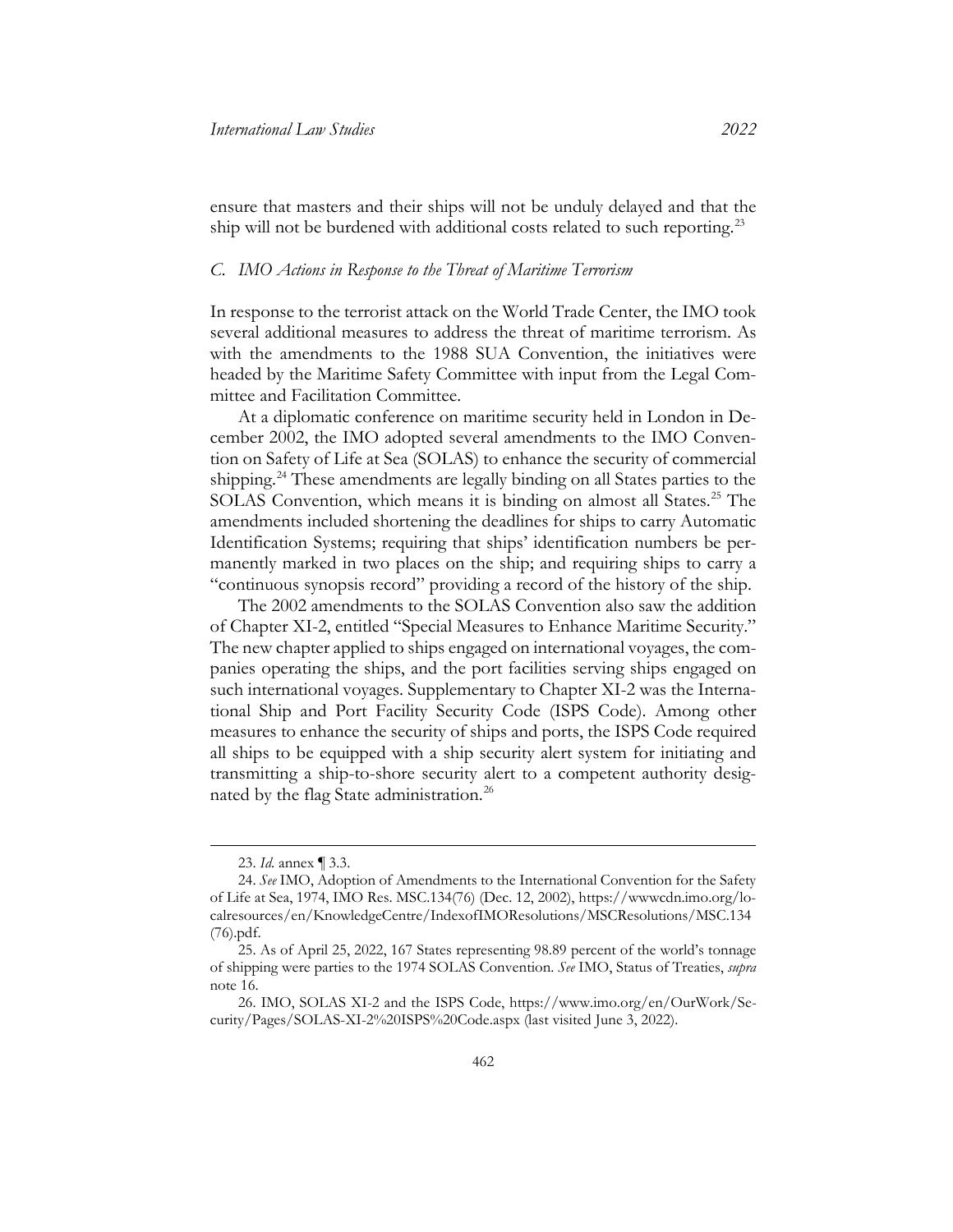The IMO also amended the 1988 SUA Convention to address terrorist threats to international shipping and the possible use of ships to commit acts of terrorism. This resulted in the adoption of the 2005 Protocol to the 1988 SUA Convention (2005 SUA Protocol).<sup>[27](#page-11-2)</sup> The 2005 SUA Protocol created new offenses in response to the increased threat of maritime terrorism, such as using a ship to commit an act of terrorism. It also established procedures for the boarding and search of vessels suspected of committing offenses under the 2005 SUA Protocol seaward of the outer limit of the territorial sea. However, the boarding and search of suspect vessels can still only be undertaken with the consent of the flag State. As of December 1, 2021, the 2005 SUA Protocol has fifty-two State parties, but no States from Southeast Asia are parties. [28](#page-11-3)

# <span id="page-11-0"></span>IV. REGIONAL INITIATIVES TO ENHANCE THE SECURITY OF SHIPPING IN SOUTHEAST ASIA

#### <span id="page-11-1"></span>*A. Cooperation in the Straits of Malacca and Singapore*

Piracy in Southeast Asia became a serious issue between 1998 and 2004, especially in Indonesian waters. This was a result of several factors, including the 1997 ASEAN Economic Crisis, a period of instability in Indonesia following the fall of the Suharto government in 1998, and the rise of a separatist movement in the Indonesian province of Aceh. The Annual Report of the International Maritime Bureau in 2000 reported that the largest number of attacks on ships in the world took place in Southeast Asia. Indonesian waters were reported to be the most dangerous in the world.<sup>[29](#page-11-4)</sup>

The main concern in Southeast Asia was the security of commercial shipping for ships transiting through the Straits of Malacca and Singapore. This was important as those straits are the main route for commercial shipping that connects Europe, the Middle East, and South Asia with Southeast Asia

<span id="page-11-2"></span><sup>27.</sup> *See generally* IMO, Maritime Security*,* [https://www.imo.org/en/OurWork/Secu](https://www.imo.org/en/OurWork/Security/Pages/GuideMaritimeSecurityDefault.aspx)[rity/Pages/GuideMaritimeSecurityDefault.aspx](https://www.imo.org/en/OurWork/Security/Pages/GuideMaritimeSecurityDefault.aspx) (last visited June 3, 2022).

<sup>28.</sup> IMO, Status of IMO Treaties, *supra* note [16,](#page-8-7) at 456–57.

<span id="page-11-4"></span><span id="page-11-3"></span><sup>29.</sup> Robert Beckman, *Piracy and Armed Robbery Against Ships in Southeast Asia*, *in* MODERN PIRACY: LEGAL CHALLENGES AND RESPONSES 13, 16 (Douglas Guilfoyle ed., 2013); *see also*  Karsten von Hoesslin, *Piracy and Armed Robbery Against Ships in the ASEAN Region: Incidents and Trends*, *in* PIRACY AND INTERNATIONAL MARITIME CRIMES IN ASEAN: PROSPECTS FOR COOPERATION 119 (Robert Beckman & J. Ashley Roach eds., 2012).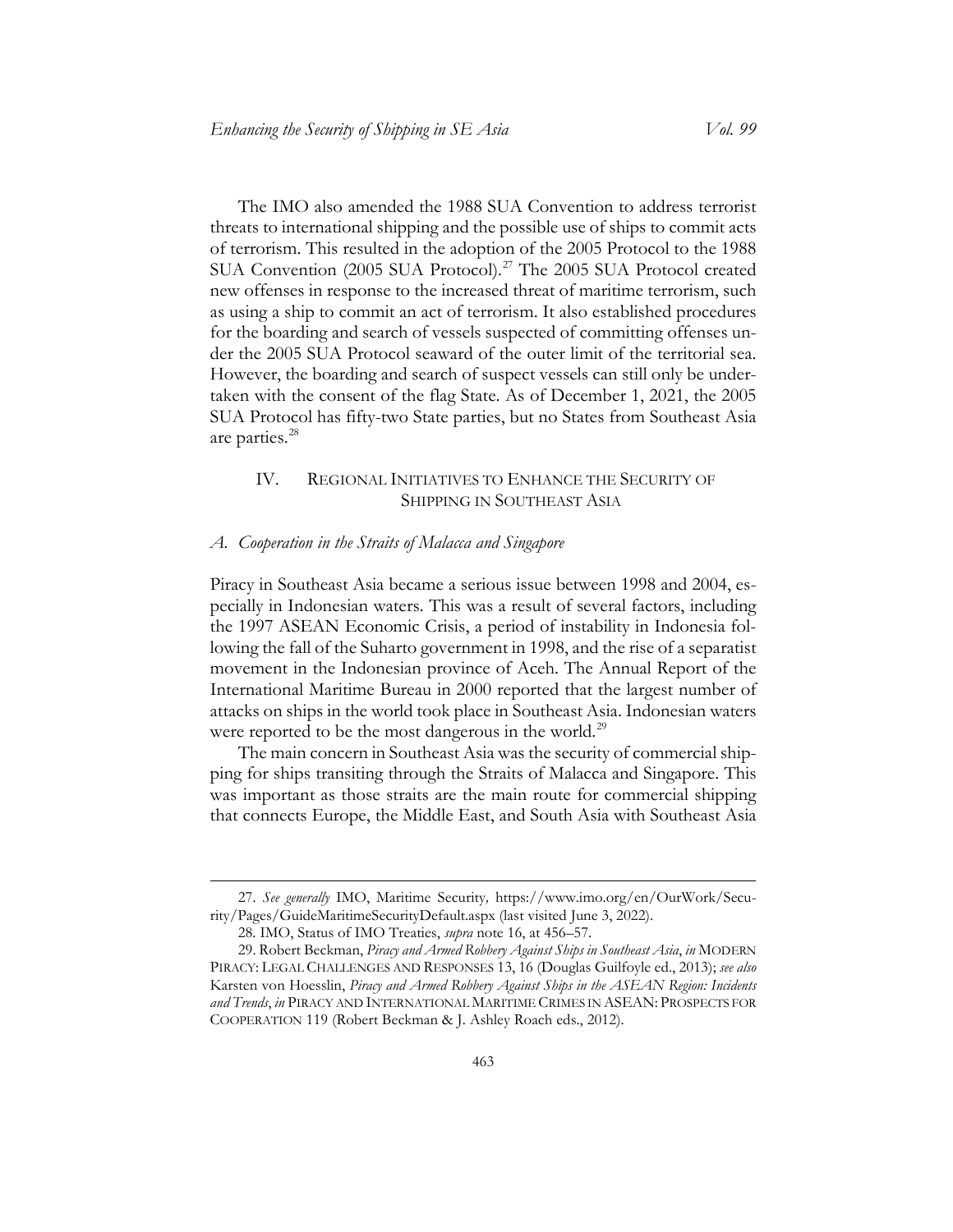and East Asia. The Straits of Malacca and Singapore are straits used for international navigation subject to the legal regime set out in Part III of UN-CLOS. The southern half of the Malacca Strait and the entire Singapore Strait are within the territorial sea of the three littoral States—Indonesia, Malaysia, and Singapore. The three littoral States agreed in 1971 to manage the straits as a single strait and they have consistently maintained that they have primary responsibility for the safety and security of shipping and for combatting ship-source pollution in the straits.

In the early 2000s, the IMO facilitated discussions between the three littoral States and user States on safety, security, and environmental protection in the Straits of Malacca and Singapore. As result, the three littoral States agreed among themselves to take certain measures to enhance the security of shipping in the straits. The measures included coordinated patrols by the three littoral States as well as eye-in-the-sky aerial patrols. In addition, the attacks on commercial shipping from the Indonesian province of Aceh were severely reduced after the 2004 Indian Ocean tsunami and the 2005 Helsinki Agreement, which ended the separatist movement in Aceh Province.<sup>[30](#page-12-0)</sup> In addition, it appears that Indonesia gave a higher priority to patrolling the international sea lanes that passed through its waters.

Nevertheless, incidents of piracy and sea robbery in the sea lanes passing through Southeast Asia continue to increase periodically.<sup>[31](#page-12-1)</sup> For example, in 2020 there were thirty-four reported sea robbery incidents in the Singapore Strait. However, twenty-nine were petty theft by unarmed perpetrators, and all were in the east-bound lane of the traffic separation scheme.<sup>[32](#page-12-2)</sup> This means that the boardings were either in Indonesian waters, or in an area at the eastern end of the Singapore Strait where the territorial sea boundaries have not been delimited. A recent report suggests that because of enduring underlying

<span id="page-12-0"></span><sup>30.</sup> International Chamber of Commerce, International Maritime Bureau, ICC IMB Piracy and Armed Robbery Against Ships Annual Report, 1 January—31 December 2004, at 16; Ian Storey, *Addressing the Persistent Problem of Piracy and Sea Robbery in Southeast Asia*, ISEAS PERSPECTIVE (June 7, 2016), https://www.iseas.edu.sg/wp-content/uploads/pdfs/ ISEAS\_Perspective\_2016\_30.pdf.

<span id="page-12-1"></span><sup>31.</sup> PIRACY IN SOUTHEAST ASIA: TRENDS, HOT SPOTS AND RESPONSES (Carolin Liss & Ted Biggs eds., 2016).

<span id="page-12-2"></span><sup>32.</sup> Singapore Parliament, Written Reply of Singapore Minister of Transport Ong Ye Kung to Parliamentary Question on Number of Incidents in Straits of Singapore in 2020 (Feb. 2, 2021), [https://sprs.parl.gov.sg/search/sprs3topic?reportid=written-answer-na-71](https://sprs.parl.gov.sg/search/sprs3topic?reportid=written-answer-na-7195)  [95.](https://sprs.parl.gov.sg/search/sprs3topic?reportid=written-answer-na-7195)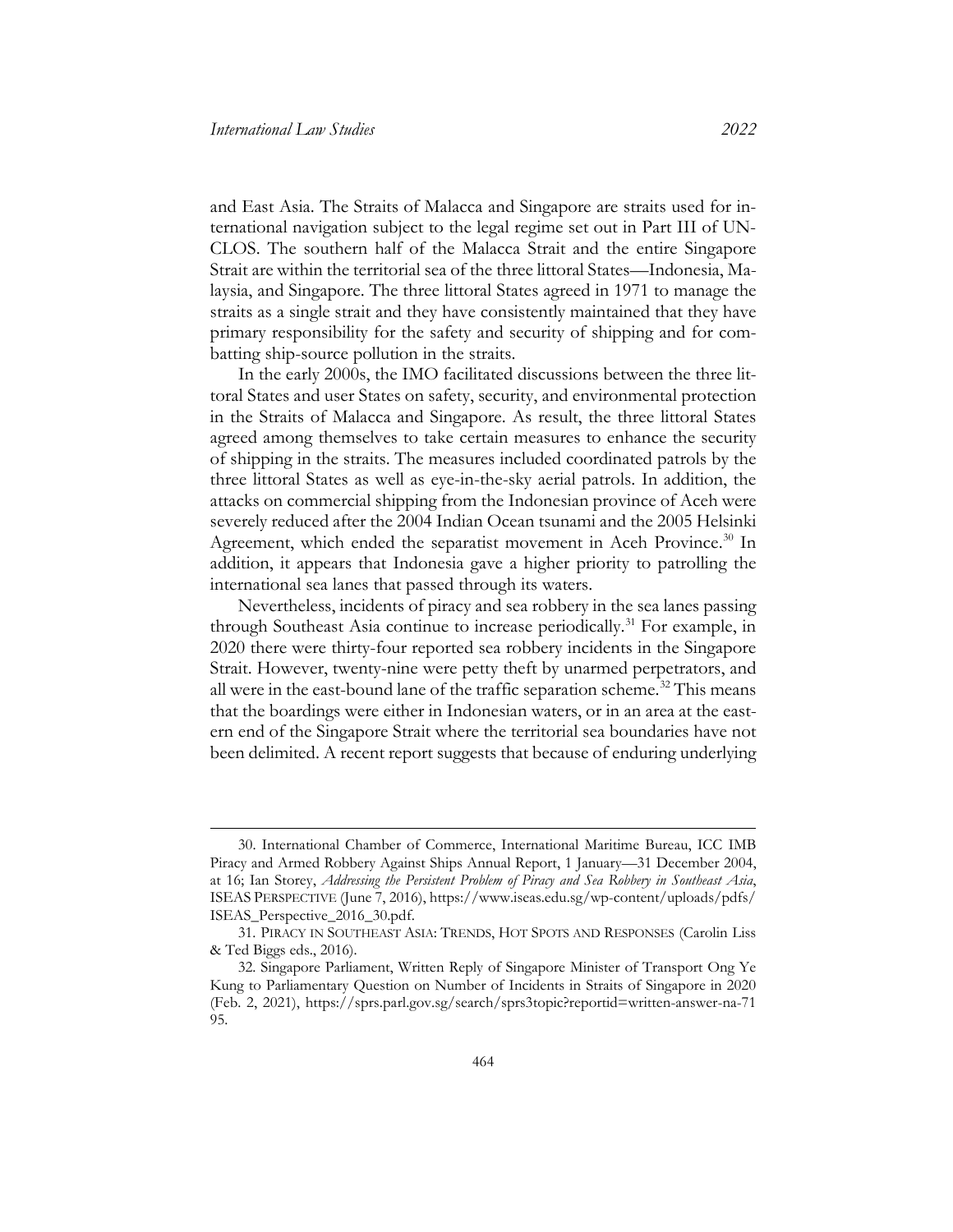structural causes, the problem of sea robbery in the Singapore Strait is likely to persist.<sup>[33](#page-13-1)</sup>

#### <span id="page-13-0"></span>*B. ReCAAP Information Sharing Centre*

The increase in piracy and armed robbery against ships in the late 1990s and early 2000s was met with concern by the shipping industry and by maritime States that rely on passage through the Straits of Malacca and Singapore, especially Japan. Following Regional Conferences on Combatting Piracy and Armed Robbery Against Ships in Tokyo in April 2000 and October 2001, the Prime Minister of Japan proposed the convening of a working group of government experts to examine the drafting of a regional anti-piracy cooperation agreement. As a result of these efforts, the Regional Cooperation Agreement on Combatting Piracy and Armed Robbery against Ships in Asia (ReCAAP) was concluded in November 2002.[34](#page-13-2) The agreement entered into force on November 29, 2006, with fourteen contracting parties.<sup>[35](#page-13-3)</sup>

Unlike most regional agreements, ReCAAP is not an agreement among member States from a region. Rather, it is "regional" in the sense that its purpose is to combat piracy and armed robbery against ships in the Asian region. The States parties to the agreement include States in Asia as well as States from outside Asia with an interest in the security of shipping in Asia. The current parties include eight States from Southeast Asia (Brunei Darussalam, Cambodia, Laos, Myanmar, the Philippines, Singapore, Thailand, and Vietnam); three States from East Asia (China, Japan, and Korea); three States from South Asia (Bangladesh, India, and Sri Lanka); five from Europe (Denmark, Germany, the Netherlands, Norway, and the United Kingdom); Australia; and the United States.

Although one of ReCAAP's main objectives was to address the issue of piracy and armed robbery against ships in the Straits of Malacca and Singapore, two of the States bordering it (Indonesia and Malaysia) are not parties

<span id="page-13-1"></span><sup>33.</sup> Mohammed F. Rahman, *The Persistence of Piracy and Armed Robbery Against Ships in the Straits of Malacca and Singapore*, MODERN DIPLOMACY (July 19, 2021), [https://moderndiplo](https://moderndiplomacy.eu/2021/07/19/the-persistence-of-piracy-and-armed-robbery-against-ships-in-the-straits-of-malacca-and-singapore/)[macy.eu/2021/07/19/the-persistence-of-piracy-and-armed-robbery-against-ships-in-the](https://moderndiplomacy.eu/2021/07/19/the-persistence-of-piracy-and-armed-robbery-against-ships-in-the-straits-of-malacca-and-singapore/)[straits-of-malacca-and-singapore/.](https://moderndiplomacy.eu/2021/07/19/the-persistence-of-piracy-and-armed-robbery-against-ships-in-the-straits-of-malacca-and-singapore/)

<span id="page-13-2"></span><sup>34.</sup> For a history of ReCAAP and its activities, see ReCAAP, COMMEMORATING A DECADE OF REGIONAL COOPERATION 2006–2016, [https://www.recaap.org/resources/](https://www.recaap.org/resources/ck/files/corporate-collaterals/10%20ann%20comm%20book.pdf)  [ck/files/corporate-collaterals/10%20ann%20comm%20book.pdf](https://www.recaap.org/resources/ck/files/corporate-collaterals/10%20ann%20comm%20book.pdf) (last visited June 3, 2022).

<span id="page-13-3"></span><sup>35.</sup> ReCAAP, ReCAAP Agreement, [https://www.recaap.org/resources/ck/files/Re-](https://www.recaap.org/resources/ck/files/ReCAAP%20Agreement/ReCAAP%20Agreement.pdf)[CAAP%20Agreement/ReCAAP%20Agreement.pdf](https://www.recaap.org/resources/ck/files/ReCAAP%20Agreement/ReCAAP%20Agreement.pdf) (last visited June 3, 2022).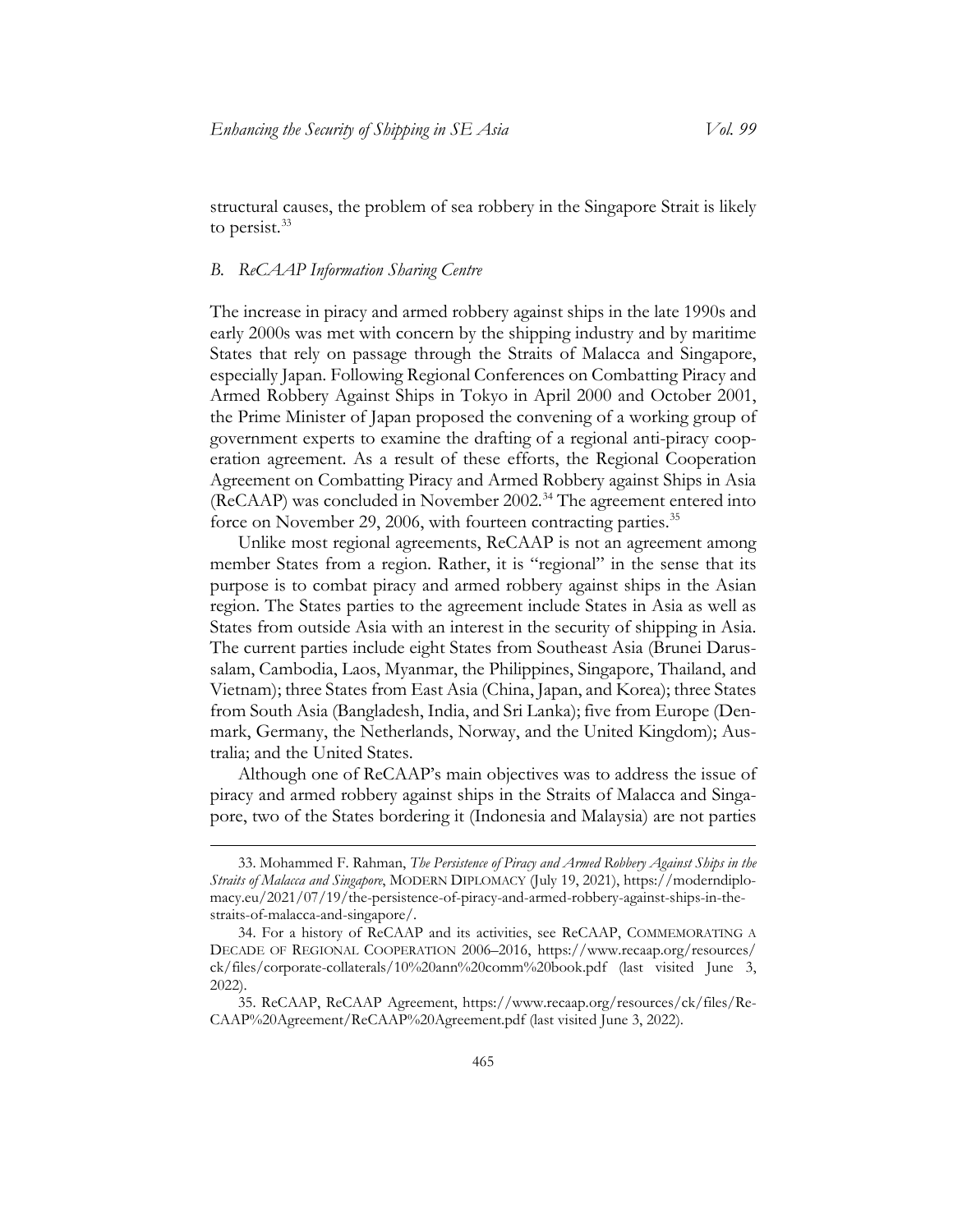to the ReCAAP Agreement. Although they are not parties, representatives of Indonesia and Malaysia attend its meetings as observers. Indonesia and Malaysia have not articulated the reasons why they are not parties to the ReCAAP Agreement but their absence has provoked some academic com-ment.<sup>[36](#page-14-0)</sup> Although one of ReCAAP's main objectives was to address the issue of piracy and armed robbery against ships in the Straits of Malacca and Singapore, two of the States bordering it (Indonesia and Malaysia) are not parties to the ReCAAP Agreement. Unconfirmed sources have advised that representatives of both States have stated that they did not become parties because of "sovereignty concerns," without elaborating on the nature of their concerns. If this is indeed the case, they may be of the view that the establishment of a regional organization with members from outside the region to address the security of shipping in the Straits of Malacca and Singapore is not consistent with the responsibility of littoral States for the security of shipping in waters subject to their sovereignty. The failure of Indonesia to become a party was also discussed in a recent article by an Indonesian academic.[37](#page-14-1)

ReCAAP's Information Sharing Centre (ReCAAP ISC), based in Singapore, was established under the agreement and officially launched on November 29, 2006. It manages a network of information sharing with focal points from the contracting parties. It analyzes incidents of piracy and armed robbery against ships in Asia and publishes periodic reports and special reports. The ReCAAP ISC has cooperative arrangements with shipping industry associations (BIMCO, INTERTANKO, OCIMF, and the ASEAN Shipowners Association) as well as with the IMO, INTERPOL, and World Maritime University.

ReCAAP ISC's web page sets out some of the measures that it has taken to address piracy and armed robbery against ships in Asia. The measures include: (1) warnings and alerts; (2) an interactive map of past incidents by date, location, ship name, etc.; (3) reports of incidents; (4) weekly reports; (5) monthly reports; and (6) annual reports. ReCAAP ISC also organizes capacity-building programs for the coast guards of participating States.

Furthermore, ReCAAP has undertaken studies and prepared several guides for the shipping industry that set out what steps they can take to minimize the risk of different types of attacks. The following guides are available

<span id="page-14-1"></span><span id="page-14-0"></span><sup>36.</sup> *See, e.g.*, Achmad Ismail, *Indonesia's Policy in Delaying the Ratification of Cooperation Agreement on Combating Piracy and Armed Robbery Against Ships in Asia (ReCAAP) 2006–2019*, 3 INDONESIAN JOURNAL OF PEACE AND SECURITY STUDIES 1 (2021).

<sup>37.</sup> *Id.*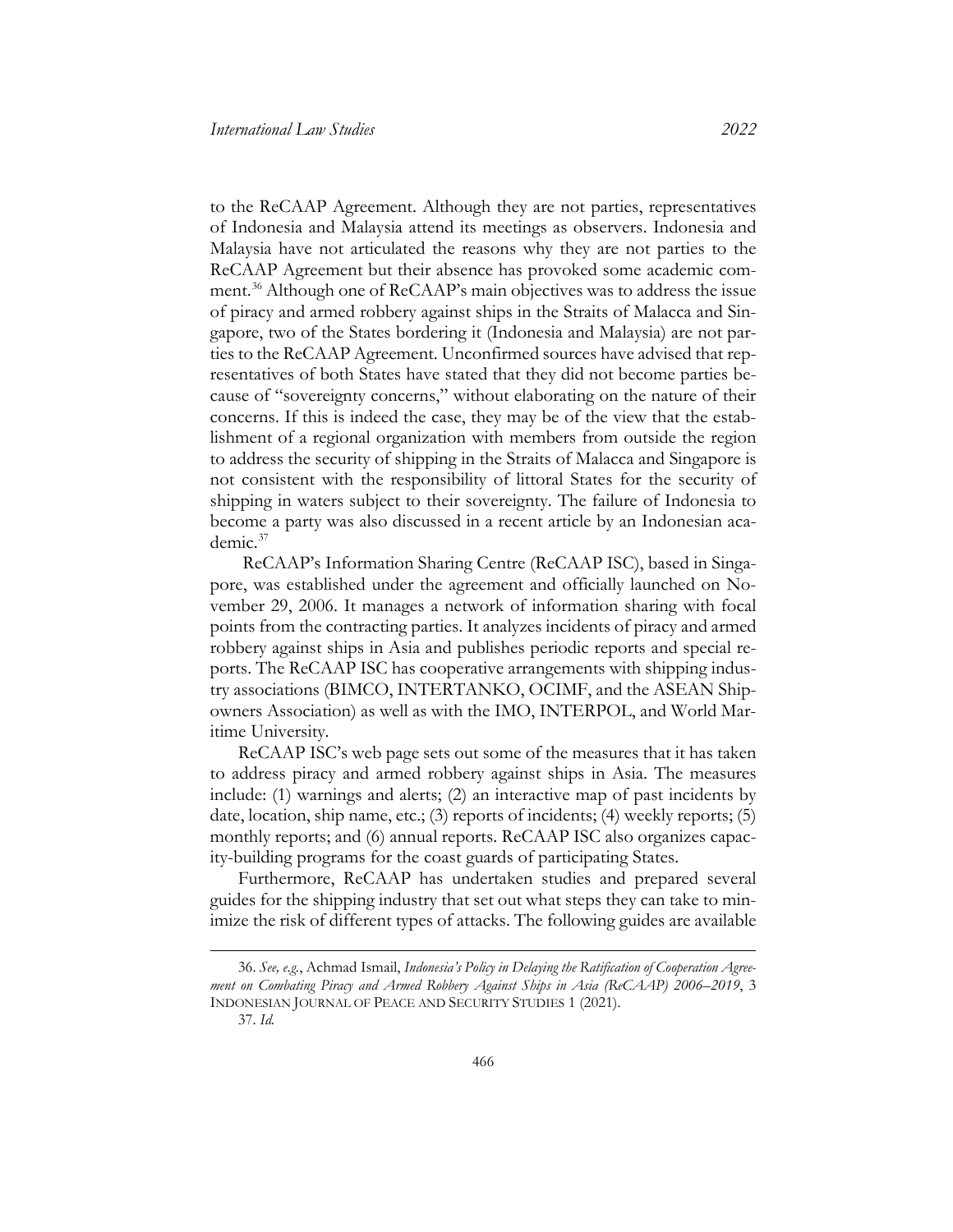on the ReCAAP home page: (1) Regional Guide to Counter Piracy and Armed Robbery Against Ships in Asia; (2) Guidance on Abduction of Crew in the Sulu-Celebes Seas and the Waters off Eastern Sabah; (3) Guide for Tankers Operating in Asia against Piracy and Armed Robbery Involving Oil Cargo Theft; and (4) Tugboats and Barges Guide Against Piracy and Sea Robbery. In addition, its 2020 Annual Report contains a detailed analysis of incidents in the Singapore Strait.<sup>[38](#page-15-1)</sup>

#### <span id="page-15-0"></span>*C. Information Fusion Centre at Changi Naval Base*

The Information Fusion Centre (IFC) is a regional maritime security center hosted by the Republic of Singapore Navy at Changi Naval Base. It was established on April 27, 2009, and has a much broader mandate than the Re-CAAP ISC. The IFC's objective is to facilitate information sharing and collaboration between its partners to enhance maritime security. Its partners include regional and international navies, coast guards, and other maritime agencies. It is concerned with the full range of threats and incidents relating to maritime security, including piracy, sea robbery, maritime terrorism, pro-liferation of weapons of mass destruction, and drug smuggling.<sup>[39](#page-15-2)</sup>

At the IFC, an integrated team comprising international liaison officers and Republic of Singapore Navy personnel work together to facilitate and catalyze maritime information sharing. The twenty-four States that have deployed international liaison officers to the IFC include eight ASEAN member States (Brunei, Cambodia, Indonesia, Malaysia, Myanmar, the Philippines, Thailand, and Vietnam); three East Asian States (China, Japan, and Korea); two Asia-Pacific States (Australia and New Zealand); four European States (France, Greece, Italy, and the United Kingdom); two South Asian States (India and Pakistan); two North American States (Canada and the United States); two South American States (Chile and Peru); and one African State (South Africa). The IFC has also established linkages with ninety-seven centers in forty-seven countries that are concerned with maritime security.<sup>[40](#page-15-3)</sup>

<span id="page-15-1"></span><sup>38.</sup> *See* ReCAAP, *Piracy and Armed Robbery Against Ships in Asia: Annual Report January– December 2020*, [https://www.recaap.org/resources/ck/files/reports/annual/ReCAAP%20](https://www.recaap.org/resources/ck/files/reports/annual/ReCAAP%20ISC%20Annual%20Report%202020%20v1(1).pdf)  [ISC%20Annual%20Report%202020%20v1\(1\).pdf](https://www.recaap.org/resources/ck/files/reports/annual/ReCAAP%20ISC%20Annual%20Report%202020%20v1(1).pdf) (last visited June 3, 2022).

<span id="page-15-2"></span><sup>39.</sup> PAVING THE WAY FOR REGIONAL MARITIME DOMAIN AWARENESS (Christian Bueger & Jane Chan eds., 2019), [https://www.ifc.org.sg/ifc2web/Publications/Profes](https://www.ifc.org.sg/ifc2web/Publications/Professional%20Reading/Regional%20MDA/Chapter%201.pdf)[sional%20Reading/Regional%20MDA/Chapter%201.pdf.](https://www.ifc.org.sg/ifc2web/Publications/Professional%20Reading/Regional%20MDA/Chapter%201.pdf)

<span id="page-15-3"></span><sup>40.</sup> Information Fusion Centre, About Us, [https://www.ifc.org.sg/ifc2web/app\\_](https://www.ifc.org.sg/ifc2web/app_pages/User/common/aboutus.cshtml)  [pages/User/common/aboutus.cshtml](https://www.ifc.org.sg/ifc2web/app_pages/User/common/aboutus.cshtml) (last updated Apr. 23, 2019).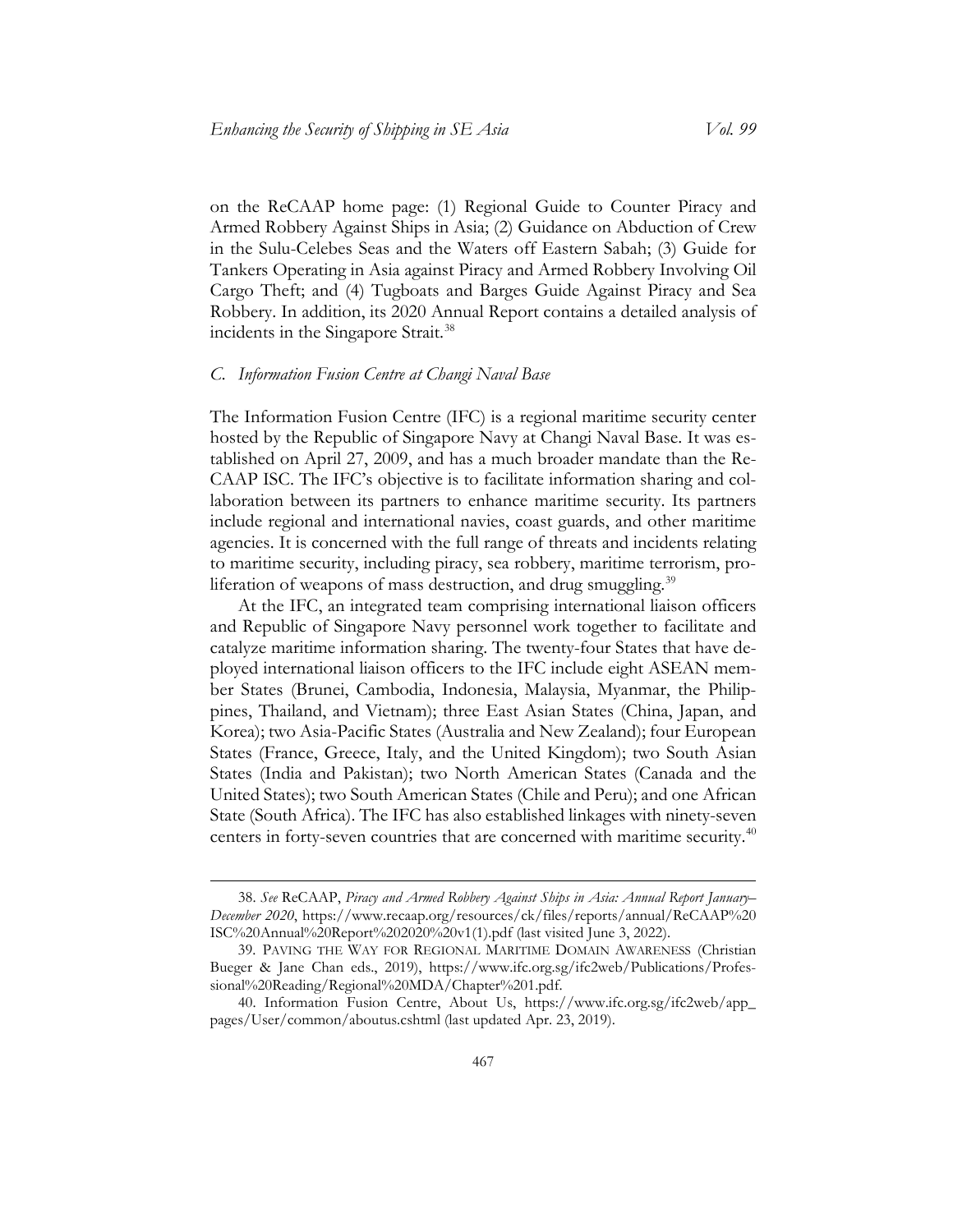The IFC is concerned with all threats to maritime security. The IFC Monthly Map and Annual Report set out maritime security incidents under the following categories: (1) theft, robbery, and piracy at sea; (2) maritime terrorism; (3) maritime incidents; (4) illegal, unreported, and unregulated fishing; (5) contraband smuggling; (6) irregular human migration; (7) cyber security; and (8) others. The reports also contain maps indicating the location of incidents in particular sub-regions in Asia.

Notably, the IFC characterizes crimes against ships as "theft, robbery and piracy at sea" rather than "piracy and armed robbery against ships." It is unclear from its website why it uses this classification. The IFC monthly reports also contain recommendations and advice on threats to the security of commercial shipping in particular areas as well as advice on reporting incidents. Moreover, the IFC collaborated with ReCAAP in publishing three guides and handbooks that address threats to commercial shipping in Southeast Asia: (1) Tugboats and Barges; (2) Guide for Tankers Operating in Asia; and (3) Counter Piracy Guide.

### <span id="page-16-0"></span>*D. ASEAN Cooperation on Piracy and International Maritime Crimes*

ASEAN is the regional organization in Southeast Asia. It consists of ten member States and was established in 1967 by Indonesia, Malaysia, the Philippines, Singapore, and Thailand. Another five States joined subsequently: Brunei Darussalam, Cambodia, Laos, Myanmar, and Vietnam.

ASEAN has addressed issues of maritime security under two general headings—transnational crimes and counter-terrorism. ASEAN has dealt with "sea piracy" under its work on transnational crimes and has dealt with the UN conventions on international crimes under its work on counter-terrorism.

ASEAN has no specific instrument dealing with cooperation among members to address the issue of piracy and sea robbery. The 1997 ASEAN Declaration on Transnational Crimes includes piracy as one of the targeted crimes, together with money laundering and trafficking in drugs, small arms, and persons.[41](#page-16-1) The ASEAN Plan of Action to Combat Transnational Crime

<span id="page-16-1"></span><sup>41.</sup> ASEAN, ASEAN Declaration on Transnational Crimes ¶ 8 (Dec. 20, 1997), [https://asean.org/wp-content/uploads/2012/05/ASEAN-Declaration-on-Transnational-](https://asean.org/wp-content/uploads/2012/05/ASEAN-Declaration-on-Transnational-Crime-1997.pdf)[Crime-1997.pdf.](https://asean.org/wp-content/uploads/2012/05/ASEAN-Declaration-on-Transnational-Crime-1997.pdf)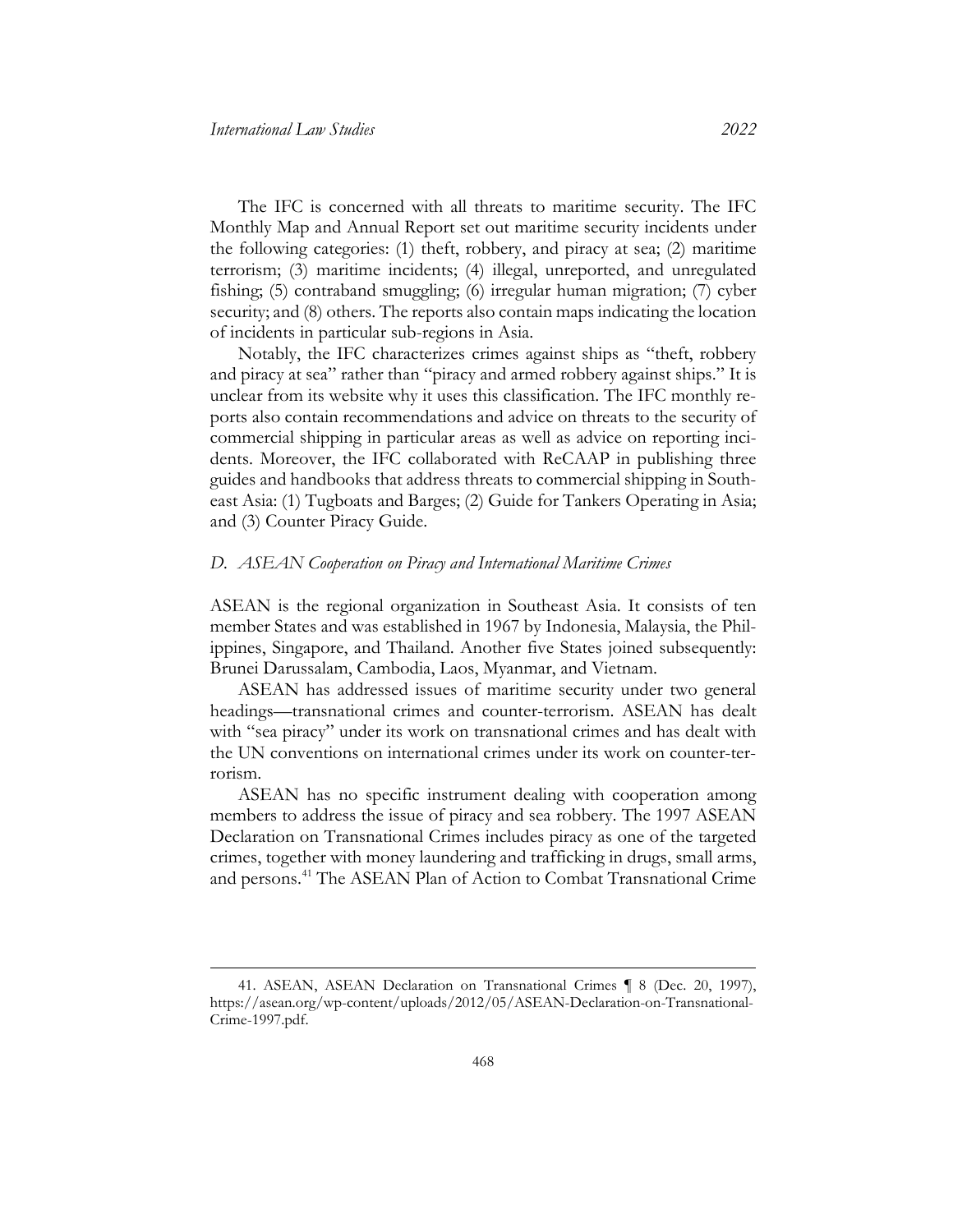$2016-2025$  listed "sea piracy" as one of its eight priority areas.<sup>[42](#page-17-0)</sup> However, ASEAN has not adopted any legal instrument defining sea piracy or providing for cooperation to address the issue.

ASEAN has taken steps to strengthen cooperation among its member States to address the issue of counter-terrorism. It has adopted conventions that complement and supplement the regimes established in the UN conventions on international maritime crimes. In 2004 ASEAN adopted the Treaty on Mutual Legal Assistance in Criminal Matters.<sup>[43](#page-17-1)</sup> It complements the provisions in the UN conventions with respect to mutual legal assistance by setting out in greater detail how the parties are to cooperate regarding the production of documents, witnesses, and other procedural matters. The most significant ASEAN document on counter-terrorism is the 2007 ASEAN Convention on Counter Terrorism. It was designed to establish a framework for regional cooperation to counter, prevent, and suppress ter-rorism in all forms.<sup>[44](#page-17-2)</sup> It encourages ASEAN member States to become parties to the UN counter-terrorism conventions. It supplements the UN terrorism conventions by obliging ASEAN member States to promulgate the national legislation necessary to implement the UN terrorism conventions to which they are a party. All the UN conventions on international maritime crimes are dealt with under this convention, including the 1979 Hostages Convention and 1988 SUA Convention.

The level of cooperation called for among States parties to the 2007 ASEAN Convention on Counter Terrorism exceeds the cooperation set out in the UN conventions on international maritime crimes. However, the provisions on cooperation only apply when the ASEAN States concerned are parties to the UN convention in question as well.

All ASEAN member States are parties to the two ASEAN conventions. Therefore, if Indonesia, Malaysia, Singapore, and Thailand became parties to the 1979 Hostages Convention, the 1988 SUA Convention, and the 1999 Convention on Financing Terrorism, the ASEAN States bordering the major sea lanes of communication in Southeast Asia would have a legal framework in place to enable them to suppress activities within those conventions that

<span id="page-17-0"></span><sup>42.</sup> ASEAN, ASEAN Plan of Action to Combat Transnational Crime 2016–2025 (Sept. 20, 2017), [https://asean.org/wp-content/uploads/2021/01/ASEAN-Plan-of-Action-in-](https://asean.org/wp-content/uploads/2021/01/ASEAN-Plan-of-Action-in-Combating-TC_Adopted-by-11th-AMMTC-on-20Sept17.pdf)[Combating-TC\\_Adopted-by-11th-AMMTC-on-20Sept17.pdf.](https://asean.org/wp-content/uploads/2021/01/ASEAN-Plan-of-Action-in-Combating-TC_Adopted-by-11th-AMMTC-on-20Sept17.pdf)

<span id="page-17-1"></span><sup>43.</sup> Treaty on Mutual Legal Assistance in Criminal Matters, Nov. 29, 2004, 2336 U.N.T.S. 271[, https://asean.org/wp-content/uploads/2021/01/20160901074559.pdf.](https://asean.org/wp-content/uploads/2021/01/20160901074559.pdf)

<span id="page-17-2"></span><sup>44.</sup> ASEAN Convention on Counter Terrorism*,* Jan. 13, 2007, U.N. Treaty Registration No. 54629, [https://asean.org/wp-content/uploads/2012/05/ACCT.pdf.](https://asean.org/wp-content/uploads/2012/05/ACCT.pdf)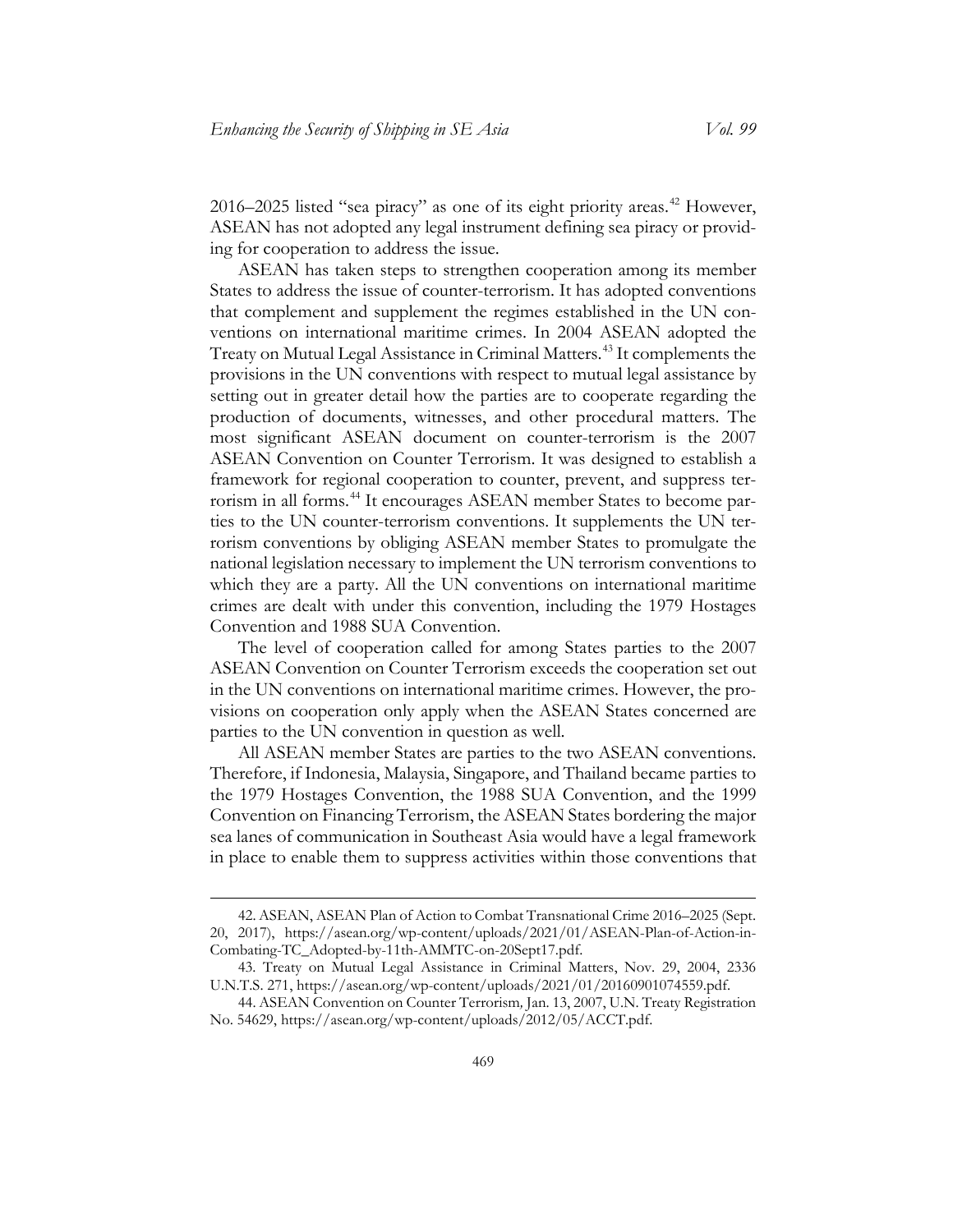threaten the security of shipping in Southeast Asia. The major hurdle that will have to be overcome is that they will have to accept that certain categories of threats to shipping in Southeast Asia are governed by the UN counterterrorism conventions even though the sea robbers in Southeast Asia are normally not thought to be terrorists.

#### <span id="page-18-0"></span>*E. Issues Concerning the Classification of Offenses by ReCAAP ISC*

The ReCAAP Agreement provides that it was established to address the issues of piracy as defined in UNCLOS and armed robbery against ships as defined by the IMO. As explained earlier, both terms cover only serious offenses that involve an "illegal act of violence or detention or any act of depredation, or threat thereof." However, in practice, ReCAAP ISC reports all incidents involving the unauthorized boarding or attempted boarding of ships. This is arguably in the interests of the shipping industry and user States because any unauthorized boarding is a threat to the personal safety of a ship's crew, especially if the boarding is by persons carrying weapons.

ReCAAP ISC does not attempt to determine which of the incidents are serious enough to be classified as piracy or armed robbery against ships as defined in the ReCAAP Agreement. Instead, it has developed its own classification system for incidents consisting of four categories based on two factors—the violence factor and the economic factor. The violence factor considers the level of violence employed by the pirates/robbers. The economic factor considers the type and value of the property taken from the ship. These categorizations provide useful information on the threat posed by unauthorized boarding or attempted boarding to the safety of the crew as well as on economic loss suffered.

Most of the incidents described in ReCAAP ISC's reports do not meet the level of seriousness required for them to come within the strict definitions of either piracy or armed robbery against ships. Some of the incidents that involve the highest level of violence may fall within the definition of either piracy or armed robbery against ships. However, ReCAAP ISC does not attempt to determine whether they should be so classified. Nevertheless, in some reports, ReCAAP ISC has categorized particular boardings as "piracy," but this categorization seems to be based on the fact that the boardings took place in waters that were clearly outside the territorial sea of any State. It is unclear whether this categorization as piracy also considered the level or threat of violence that is required by the definition of piracy in Article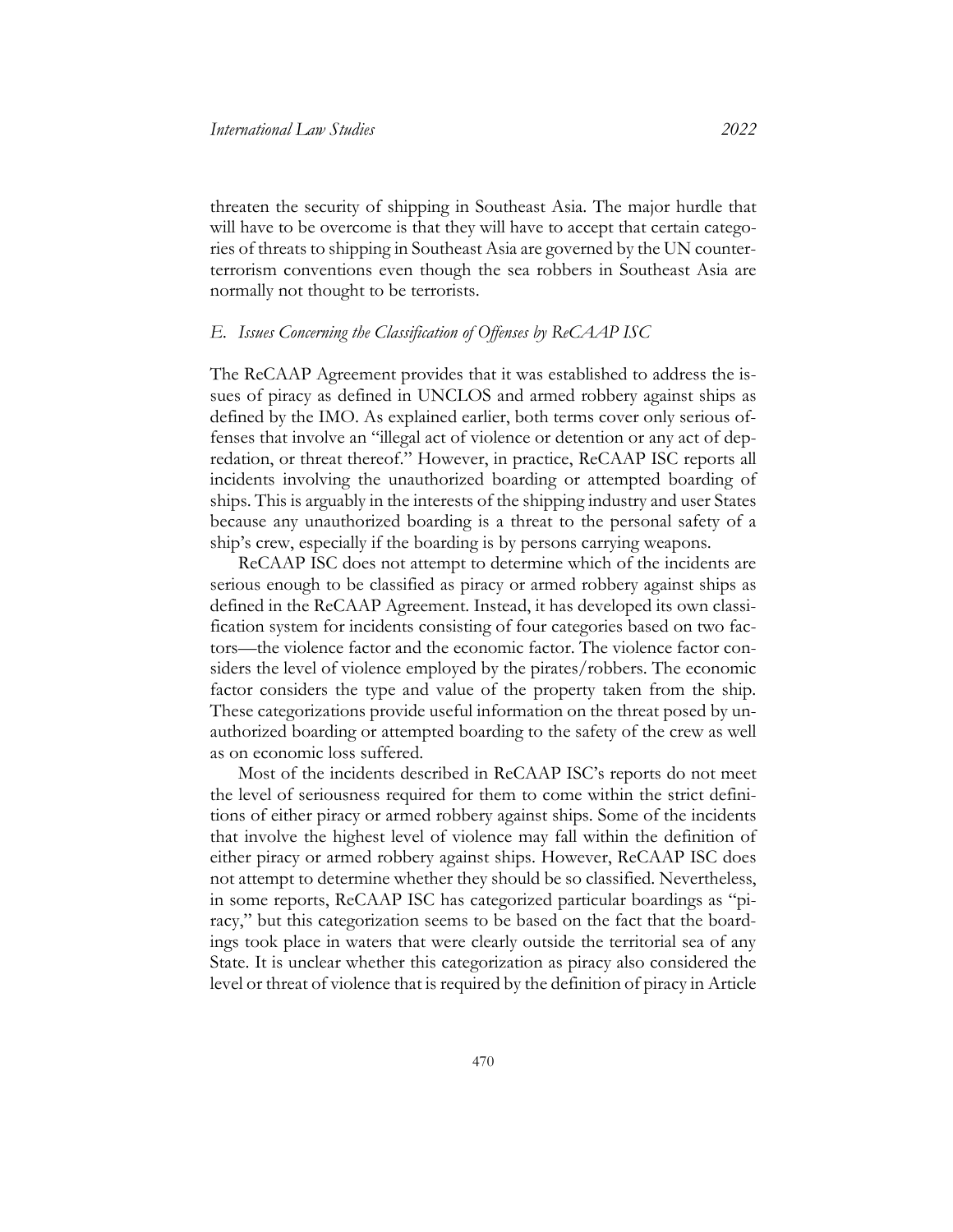101 of UNCLOS. For example, in ReCAAP's 2018 annual report, it classified an incident that occurred on 18 April as "piracy" as the incident occurred 14 nautical miles from the Philippines' territorial sea. However, it is unclear if the incident met the level of threat of violence required by the definition of piracy in Article 101 of UNCLOS. In this incident, while the perpetrators were armed, they never actually boarded the ship.[45](#page-19-1)

ReCAAP ISC's reports do not indicate whether the incidents took place in waters subject to the jurisdiction of the coastal State (ports, internal waters, archipelagic waters, or territorial sea) or in waters subject to the high seas rules on jurisdiction over ships (EEZ or high seas). This is unfortunate as this information is critically important in determining which State or States would have jurisdiction over the offenses.

#### <span id="page-19-0"></span>*F. Issues Concerning the UN Conventions on International Maritime Crimes*

States dealing with the security of shipping in Southeast Asia have not considered the conventions on international crimes as useful tools to enhance the security of shipping. This might be attributed to the fact that these conventions are known as "counter-terrorism conventions." States in Southeast Asia view the threats to the security of shipping in Southeast Asia as sea robbery or piracy, but not as a type of "terrorism." In addition, ASEAN has addressed the issue of sea robbery or piracy within its work on transnational crimes rather than within its work on counter-terrorism. Consequently, the "counter-terrorism conventions" have not been considered by States in Southeast Asia as potential tools for enhancing the security of shipping in Southeast Asia.

If States in Southeast Asia were to seriously consider the international crimes conventions as tools to address threats to the security of commercial shipping, they are likely to conclude that these conventions could help enhance the security of shipping. If all the States in Southeast Asia were parties to the 1979 Hostages Convention, 1988 SUA Convention, and 1999 Financing of Terrorism Convention they would possess useful tools to deal with certain types of attacks on merchant ships in Southeast Asia.

First, there were a series of incidents in which tankers operating in Southeast Asia were attacked and their oil cargo was stolen. Such attacks would be offenses under the 1998 SUA Convention because the perpetrators seized

<span id="page-19-1"></span><sup>45.</sup> ReCAAP, *Piracy and Armed Robbery Against Ships in Asia: Annual Report 2019*, [https://www.recaap.org/resources/ck/files/reports/annual/ReCAAP%20ISC%20An](https://www.recaap.org/resources/ck/files/reports/annual/ReCAAP%20ISC%20Annual%20Report%202018.pdf)[nual%20Report%202018.pdf](https://www.recaap.org/resources/ck/files/reports/annual/ReCAAP%20ISC%20Annual%20Report%202018.pdf) (last visited June 3, 2022).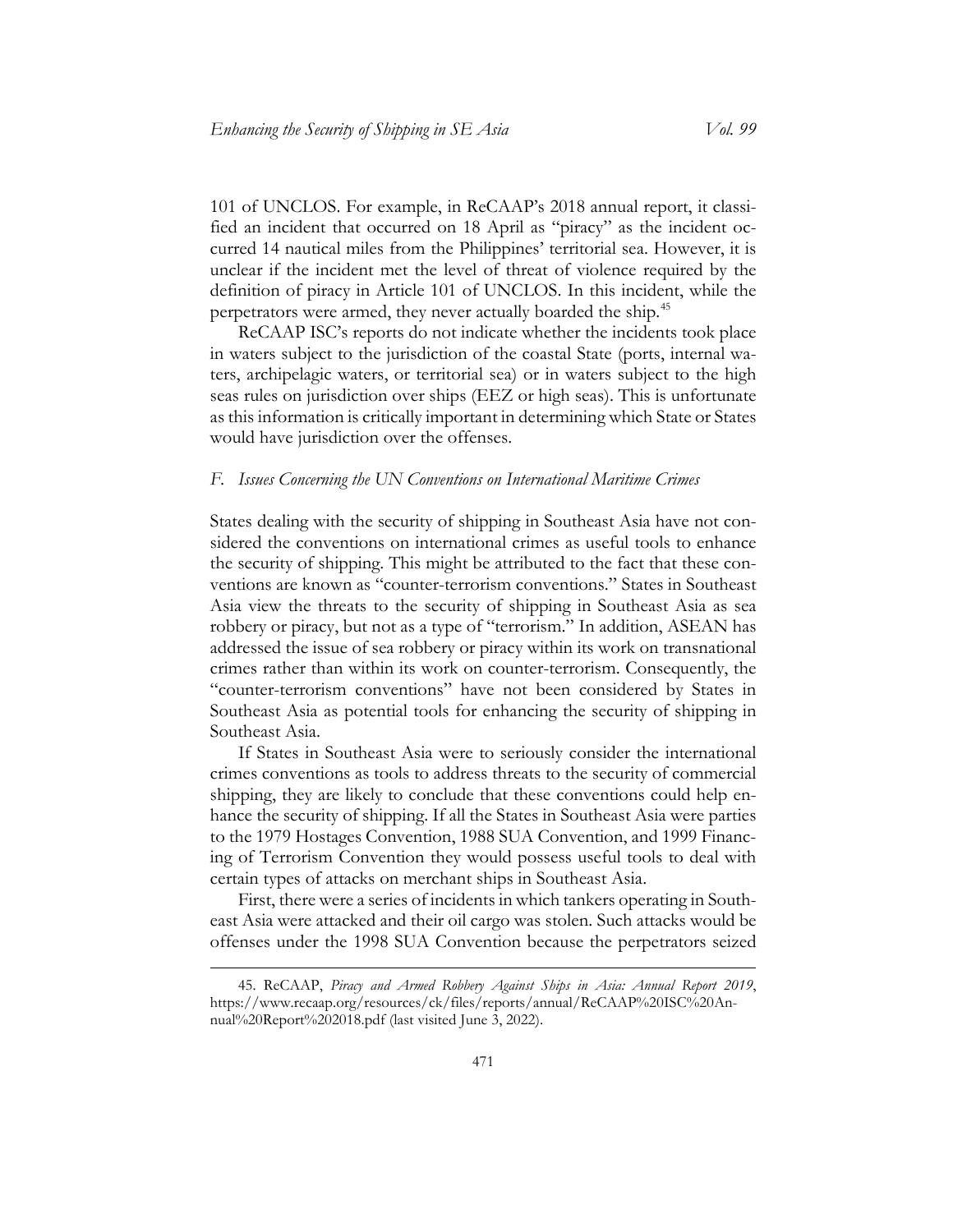or exercised control over the tankers before siphoning off their fuel. [46](#page-20-0) Second, there were a series of incidents in which tugs and barges were seized and stolen by the attackers.<sup>[47](#page-20-1)</sup> Such attacks would be offenses under the 1998 SUA Convention because the perpetrators seized or exercised control over the tugs and barges.

As noted earlier, the 1988 SUA Convention and the 1979 Hostages Convention would be especially useful in combatting incidents in the Sulu-Cele-bes area where crew members are abducted for ransom.<sup>[48](#page-20-2)</sup> One reason they would be useful is that there are no agreements setting out the maritime boundaries in the Sulu-Celebes area. Consequently, it is often not clear which State would have jurisdiction over the offense because boarding and abduction must take place in waters subject to its sovereignty. However, if the 1979 Hostages Convention and 1988 SUA Convention were applicable, it would not matter where the boarding and abduction took place. If the perpetrators are found in the territory of any State party, that State has an obligation to arrest them, take them into custody, and either prosecute or extradite them. If all the States in the region were parties to these two conventions, they would have a very useful tool at their disposal to deal with such incidents. Given that Indonesian and Malaysian ships and crew members were the victims in some of the hostage-taking incidents, these two States may decide that it would be in their national interest to become parties to the two conventions.

The 1999 Convention on Suppression of Financing of Terrorism could also be a very useful tool in dealing with certain types of attacks on ships in Southeast Asia. In incidents where tankers were hijacked and fuel was stolen, and incidents where tugboats and barges were stolen, it is likely that the perpetrators were funded by third parties to carry out the acts. Consequently, if the perpetrators were arrested and they identified the persons who had funded them, the persons who funded the attacks could be arrested and charged for offenses under the 1999 Financing of Terrorism Convention.

<span id="page-20-0"></span><sup>46.</sup> ReCAAP, *Guide for Tankers Operating in Asia Against Piracy and Armed Robbery Involving Theft*, [https://www.recaap.org/resources/ck/files/guide/Guide%20for%20Tankers%20](https://www.recaap.org/resources/ck/files/guide/Guide%20for%20Tankers%20Operating%20in%20Asia%20Against%20Piracy%20and%20Armed%20Robbery%20Involving%20Oil%20Cargo%20Theft.pdf)  [Operating%20in%20Asia%20Against%20Piracy%20and%20Armed%20Robbery%20In](https://www.recaap.org/resources/ck/files/guide/Guide%20for%20Tankers%20Operating%20in%20Asia%20Against%20Piracy%20and%20Armed%20Robbery%20Involving%20Oil%20Cargo%20Theft.pdf)[volving%20Oil%20Cargo%20Theft.pdf](https://www.recaap.org/resources/ck/files/guide/Guide%20for%20Tankers%20Operating%20in%20Asia%20Against%20Piracy%20and%20Armed%20Robbery%20Involving%20Oil%20Cargo%20Theft.pdf) (last visited June 3, 2022).

<span id="page-20-1"></span><sup>47.</sup> ReCAAP, *Tugboats and Barges (TaB) Guide Against Piracy and Sea Robbery*, [https://www.recaap.org/resources/ck/files/guide/Tug%20Boats%20and%20Barges%20](https://www.recaap.org/resources/ck/files/guide/Tug%20Boats%20and%20Barges%20(TaB)%20Guide%20(Final).pdf)  [\(TaB\)%20Guide%20\(Final\).pdf](https://www.recaap.org/resources/ck/files/guide/Tug%20Boats%20and%20Barges%20(TaB)%20Guide%20(Final).pdf) (last visited June 3, 2022).

<span id="page-20-2"></span><sup>48.</sup> *See* ReCAAP, *Guidance on Abduction of Crew in the Sulu-Celebes Seas and Waters off Eastern Sabah* (July 2019), [https://www.recaap.org/resources/ck/files/guide/Recaap\\_guidance\\_](https://www.recaap.org/resources/ck/files/guide/Recaap_guidance_FA(single).pdf)  [FA\(single\).pdf.](https://www.recaap.org/resources/ck/files/guide/Recaap_guidance_FA(single).pdf)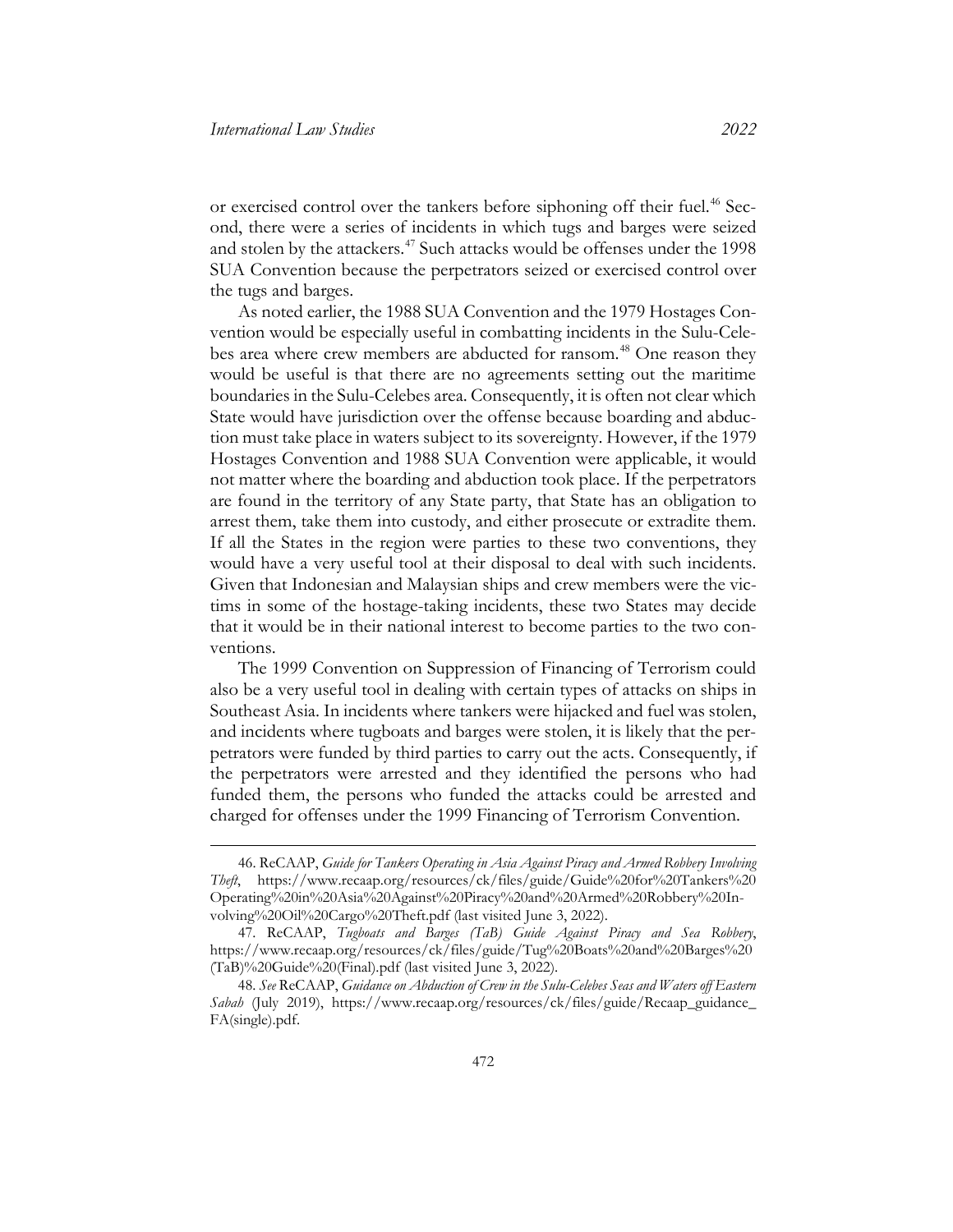# <span id="page-21-0"></span>*G. Issues Concerning the Classification of Incidents by ReCAAP ISC and Changi IFC*

One problem with respect to the current cooperative arrangements under ReCAAP ISC and Changi IFC is that their methods of classifying incidents relating to the security of shipping do not consider the rules of international law on jurisdiction over crimes committed on or against merchant ships. If international lawyers are advised that there has been an attack against a merchant ship or an unauthorized boarding of a merchant ship, their first question is likely to be: "Where did the attack or boarding take place, and where are the offenders now?" This is because the location of the incident and the current location of the perpetrators are critically important in determining which State or States have jurisdiction to arrest and prosecute the offenders.

Although the exact location of an incident is critically important because it determines which State has criminal jurisdiction over the offense, neither the navigational charts used by mariners in Southeast Asia nor the maps of the location of incidents in Southeast Asia indicate territorial sea boundaries. Consequently, the master of a ship may know the exact coordinates of the location of his ship when it was boarded or attacked, but he may not know whether the attack took place in waters under the sovereignty of a particular State or in waters outside the sovereignty of any State. For example, when a ship is transiting through the Singapore Strait in the west-bound lane of the traffic separation scheme approved by the IMO, the master may not know at a given point whether his ship is in the territorial sea of Indonesia, Malaysia, or Singapore, or whether his ship is in an area where the territorial sea boundary has yet to be determined.

Ideally, the navigational charts used by mariners should indicate the territorial sea claims that have been officially declared by coastal States or the territorial sea boundaries that have been established in maritime boundary agreements. Navigational charts issued by the U.S. National Oceanographic and Atmospheric Administration show the maritime zone claims of coastal States,<sup>[49](#page-21-1)</sup> but most mariners in Asia use navigational charts prepared by the UK Hydrographic Office that do not show the limits of maritime claims or the maritime boundaries established in maritime boundary agreements.

<span id="page-21-1"></span><sup>49.</sup> Ole Valmer, Suzanne Bass & Meredith Westington, Presentation at the Proceedings of the 14th Biennial Coastal Zone Conference: Demystifying the Maritime Zones and Other Marine Boundaries on NOAA's Nautical Charts (July 17–21, 2005), [https://www.](https://www.gc.noaa.gov/documents/2012/varmer-2005_coastal_zone.pdf)  [gc.noaa.gov/documents/2012/varmer-2005\\_coastal\\_zone.pdf.](https://www.gc.noaa.gov/documents/2012/varmer-2005_coastal_zone.pdf)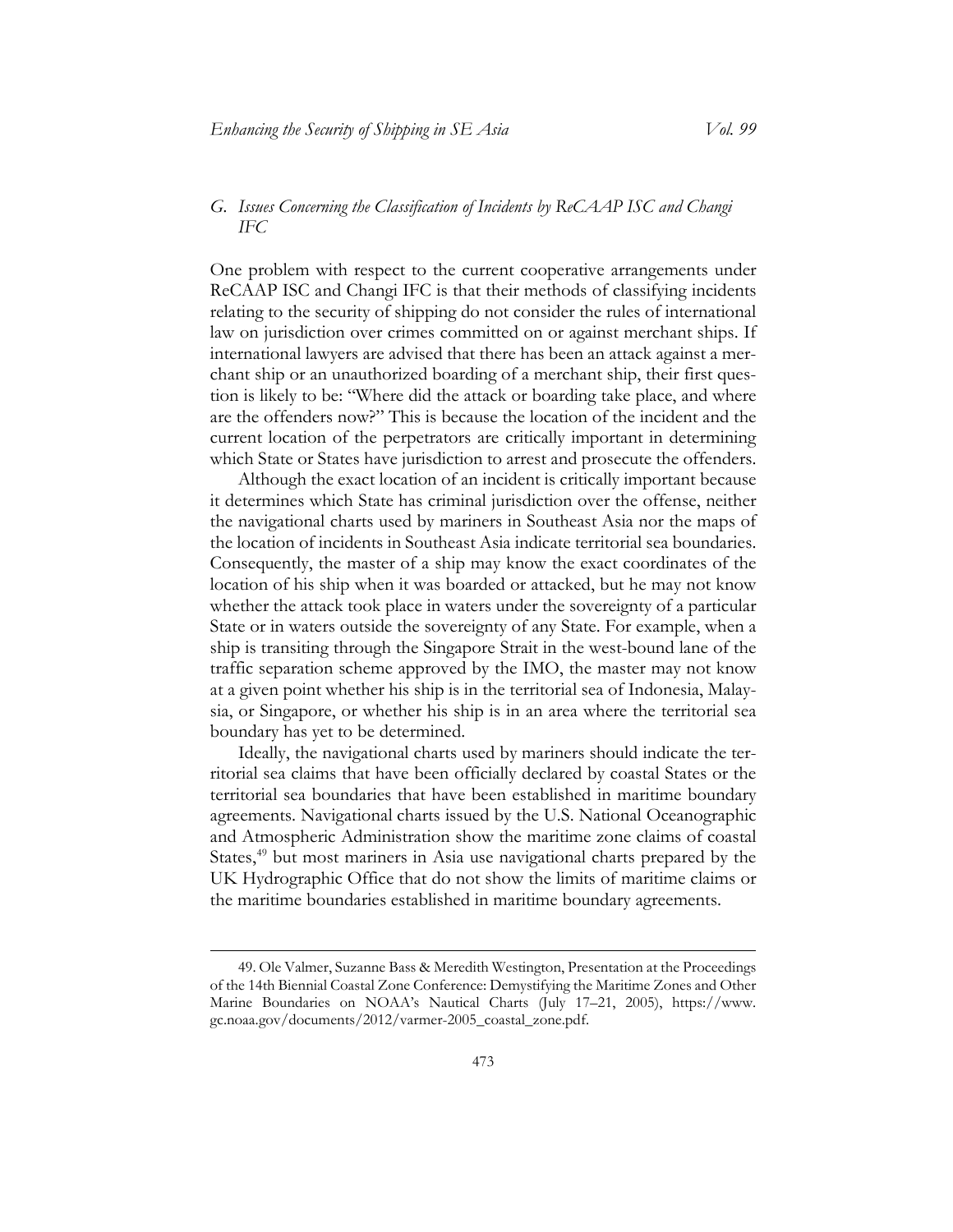# V. RECOMMENDATIONS CONCERNING RECAAP ISC AND THE CHANGI IFC

<span id="page-22-0"></span>It is critically important to know exactly where an attack on a ship or an unauthorized boarding of a ship took place because the rules on jurisdiction over the offense depend on whether the incident took place in waters within the territorial jurisdiction of a coastal State or outside the territorial sea of any State. Therefore, hydrographic experts should be assigned by the cooperating States to ReCAAP ISC and the Changi IFC so that they can plot territorial sea boundaries on maps used in their work. In plotting the territorial sea boundary claims, the ISC and IFC could use coastal States' official documents or official information provided by their governments. Maritime boundary agreements setting out the territorial sea boundaries are usually registered with the United Nations Treaties Division and are publicly availa-ble on the United Nations Treaties' website.<sup>[50](#page-22-1)</sup> Additionally, references to the agreements are usually available in the database of Legislation and Treaties of the United Nations Division of Oceans Affairs and Law of the Sea.<sup>[51](#page-22-2)</sup>

If territorial sea boundaries were included on their maps and charts, the masters of ships that have been attacked or unlawfully boarded should be required to give the exact geographical coordinates where the attacks or incidents took place when reporting to the ReCAAP ISC or Changi IFC. This would enable the ISC and IFC to determine if the attack took place in an area that is indisputably within the territorial jurisdiction of any State, and so advise the authorities concerned.

In some cases, the territorial sea boundaries between opposite or adjacent States have yet to be delimited. In other cases, there may be a dispute between two or more States on which State has sovereignty over an offshore island or other land territory. In such an instance, it will not be clear which State has sovereignty in the territorial sea adjacent to that island or land territory. These unclear areas should be indicated on the navigational charts or maps used by ReCAAP ISC and Changi IFC. The territorial sea boundaries that are a major source of controversy in Southeast Asia are those surrounding the disputed Spratly Islands and Paracel Islands in the South China Sea. The sea areas surrounding the Spratly Islands can be clearly

<span id="page-22-1"></span><sup>50.</sup> *See generally* U.N., Treaty Collection, [https://treaties.un.org/Pages/Home.as](https://treaties.un.org/Pages/Home.aspx?clang=_en)  [px?clang=\\_en](https://treaties.un.org/Pages/Home.aspx?clang=_en) (last visited June 3, 2022).

<span id="page-22-2"></span><sup>51.</sup> *See generally* U.N., Maritime Space: Maritime Zones and Maritime Delimitation, <https://www.un.org/Depts/los/LEGISLATIONANDTREATIES/index.htm> (last visited June 3, 2022).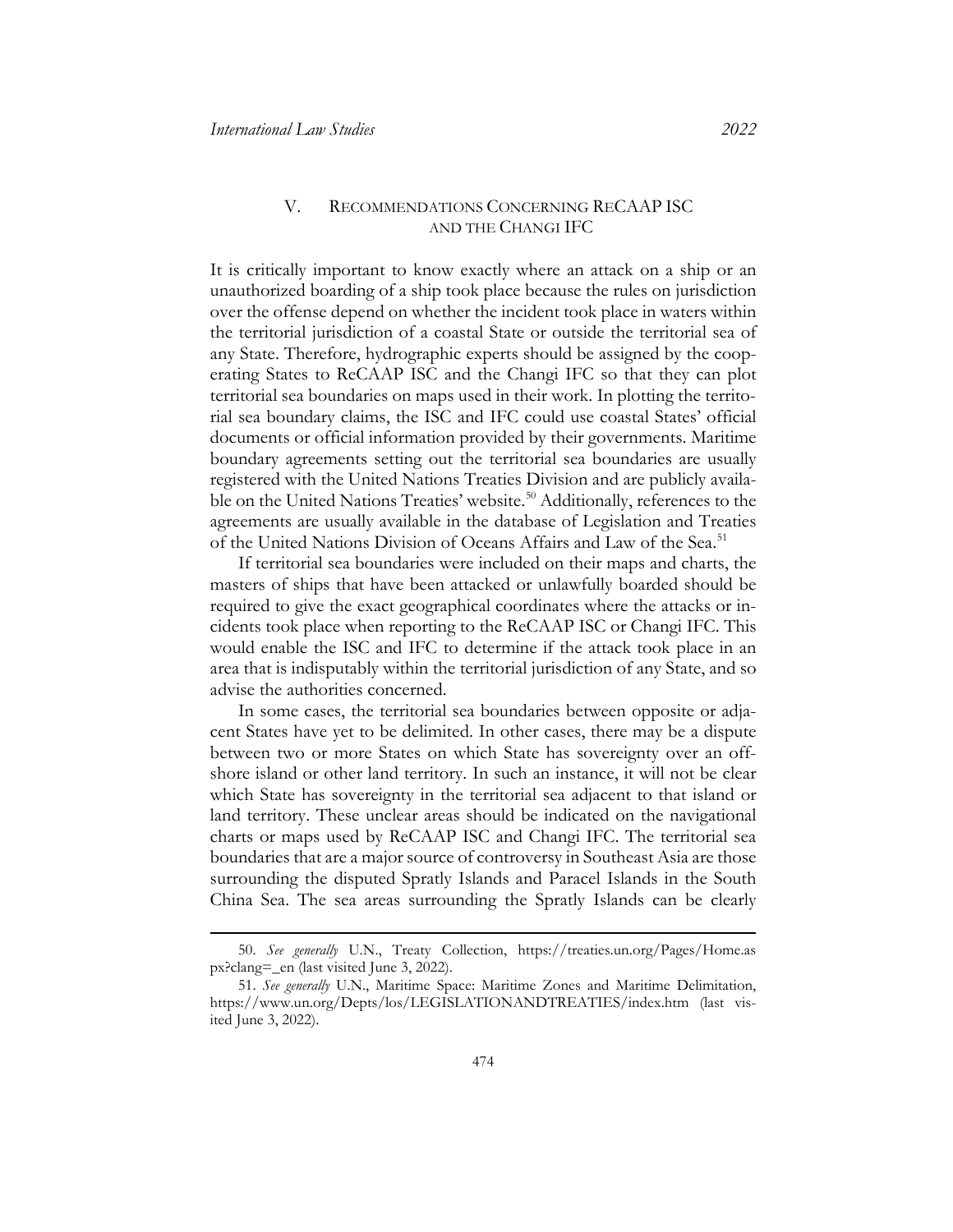marked as "disputed." In any case, the location of the territorial sea around these features will not be of concern to most commercial ships transiting in the South China Sea because the major shipping lanes do not pass near the disputed islands.

Since the Changi IFC is also reporting incidents such as IUU fishing, its maps or charts should arguably also include EEZ claims, especially in areas where the EEZ boundary has been established by a maritime boundary agreement. In areas where the EEZ boundaries have not been resolved, the maps should arguably not include the EEZ claims.

If the States participating in the cooperative arrangements under Re-CAAP ISC or Changi IFC agreed, the ISC or IFC could make a preliminary determination on the offense committed as well as a preliminary determination on which States have jurisdiction over the offense. This would require a considerable amount of trust between cooperating States. It might also require several of the cooperating States to assign legal officers to the ISC or IFC so that they could advise on what offenses may have been committed and which State or States would have jurisdiction. It is likely that States would be reluctant to agree to this unless such determinations were only considered preliminary. Any final decision would be the responsibility of the State that decides that it has jurisdiction over the offense.

The preliminary decisions of the ReCAAP ISC or Changi IFC could fall within the following categories:

1. Piracy: Attack on a ship or boarding of a ship outside the territorial sea of any State with perpetrators using weapons and committing violence against the crew to steal property or take control of the ship may be piracy under Article 101 of UNCLOS. There is universal jurisdiction over this offense. [52](#page-23-0)

2. 1988 SUA Convention Offense: Seizure of a ship by force or an act of violence against a person on that ship if the act of violence is likely to endanger the safe navigation of the ship in any maritime zone may be an offense under the 1988 SUA Convention if it takes place inside or outside the territorial sea of a coastal State. States must take perpetrators in their territory into custody and either prosecute or extradite them.<sup>[53](#page-23-1)</sup>

<span id="page-23-0"></span><sup>52.</sup> U.S. v. Smith, 18 U.S. 153 (1820).

<span id="page-23-1"></span><sup>53.</sup> SUA, *supra* note [7,](#page-6-0) art. 7(1).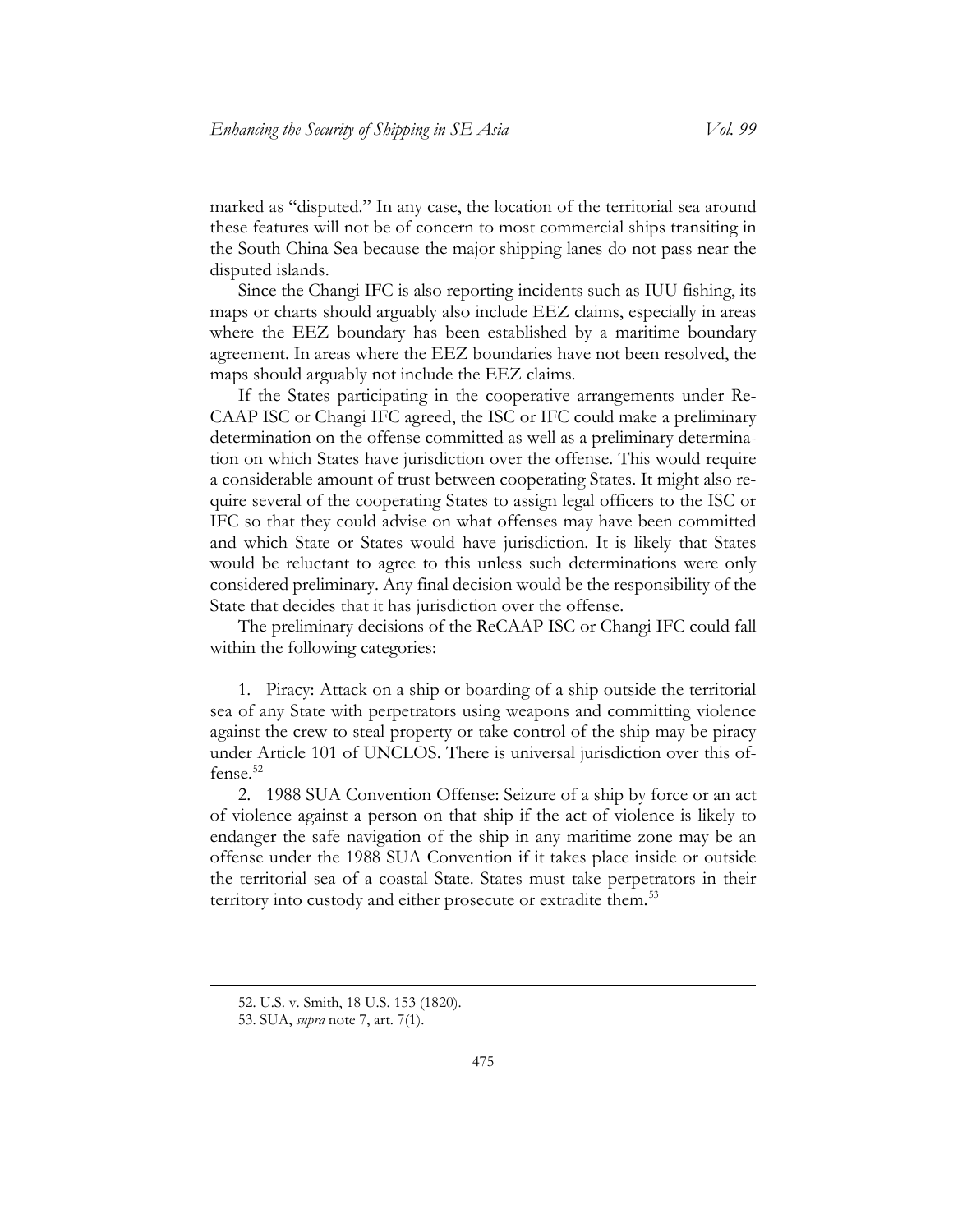3. 1979 Hostages Convention Offense: Persons who board a ship and seize or detain and threaten to kill, injure, or continue to detain another person (hereinafter referred to as the hostage) in order to compel a State, an international intergovernmental organization, a natural or juridical person, or a group of persons, to do or abstain from doing any act as a condition for the release of the hostage commits the offense of hostage-taking under Article 1 of the Convention. If the offenders enter a State party's territory, the State must take them into custody and either prosecute or extradite them.

4. Theft, robbery, or armed robbery on a ship in waters under a State's sovereignty: Such offenses are lesser offenses in which unauthorized persons board ships to steal property. Incidents involving the use of weapons will not be 1988 SUA Convention offenses unless their use endangers the ship's safe navigation. However, if violence is used against persons in command of the vessel it could be a 1988 SUA Convention offense as well. Offenses will be governed by laws of the coastal State if it takes place within their territorial sea, archipelagic waters, ports, or internal waters.

5. Theft, robbery, or armed robbery on a ship outside waters under a State's sovereignty: Such offenses are lesser offenses in which unauthorized persons board a moving ship outside the territorial sea limits of any State to steal property. Incidents involving the use of weapons will not be 1988 SUA Convention offenses unless their use endangers the ship's safe navigation. However, if violence is used against persons in command of the vessel it could be a 1988 SUA Convention offense as well. Offenses will be governed by the laws of the flag State of the vessel boarded.

ReCAAP ISC or Changi IFC could also establish mechanisms to contact the ship owner or operator as well as the relevant coastal State or flag State that has jurisdiction over the offense. Flag States may decide, in consultation with the ship owner or operator, to authorize the authorities of a coastal State to board the ship and investigate.

If the above measures were adopted, they would not interfere with or be inconsistent with the jurisdiction of coastal States over offenses in maritime areas subject to their sovereignty. The measures are also likely to indicate that the majority of incidents in Southeast Asia are relatively minor offenses that do not come within the definitions of piracy, armed robbery against ships, or offenses under the 1988 SUA Convention or 1979 Hostages Convention. Furthermore, most offenses take place within waters under the sovereignty of coastal States and are subject to their jurisdiction.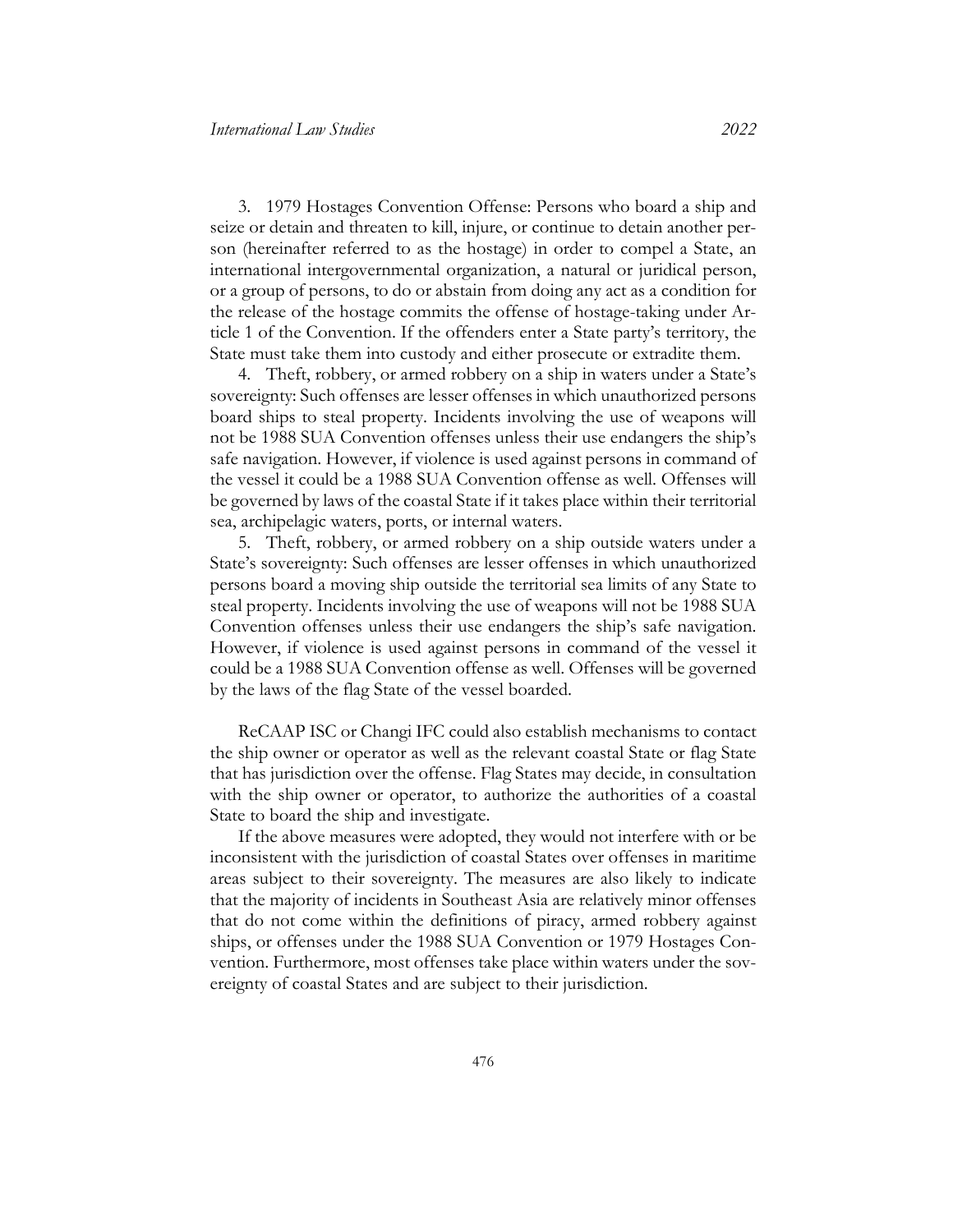#### VI. CONCLUSIONS

<span id="page-25-0"></span>The IMO's categorization of any unauthorized boarding or attack on a ship as either piracy or armed robbery against ships has been the impetus for increased cooperation on the security of shipping in Southeast Asia, including the establishment of the ReCAAP ISC and Changi IFC. Both bodies have significantly contributed to the enhancement of the safety and security of shipping in Southeast Asia and their work should be commended.

However, the classification of all unauthorized boardings or attempted boardings as either piracy or armed robbery against ships has also been a source of confusion. The majority of unauthorized boardings of ships in Southeast Asia in waters subject to the jurisdiction of coastal States are not serious enough to meet the definition of "armed robbery against ships." In addition, it is unclear how many of the attacks on ships in Southeast Asia give rise to universal jurisdiction because they took place outside the territorial sea of any State and meet the requirements of piracy in Article 101 of UNCLOS.

Two of the UN conventions on international maritime crimes, the 1988 SUA Convention and the 1979 Hostages Convention, could be useful tools to enhance the security of shipping in Southeast Asia if all States in Southeast Asia ratified and implemented them in accordance with their provisions and the applicable ASEAN agreements. However, this will require ASEAN States, especially Indonesia and Malaysia, to accept that these UN conventions, which are generally referred to as "counter-terrorism conventions," can be useful tools to combat crimes against ships by persons who are not generally considered to be terrorists. It will also require them to understand that cooperation under these conventions would not in any manner compromise their jurisdiction over ships in waters subject to their sovereignty.

To determine which State or States have jurisdiction over an unauthorized boarding or attack on a ship, it is critically important to determine whether the incident took place in waters subject to the jurisdiction of a coastal State or in waters seaward of the territorial sea of any State. Unfortunately, most of the incidents reported to and analyzed by the ReCAAP ISC do not indicate the exact location of the incident. Therefore, it is often unclear from the reports which State or States had jurisdiction over the offense. Cooperation under the ReCAAP ISC could be enhanced if it revised its forms for reporting incidents to include the exact geographic coordinates where the incident took place and used maps indicating the uncontested territorial sea boundaries. This would enable ReCAAP to determine which State